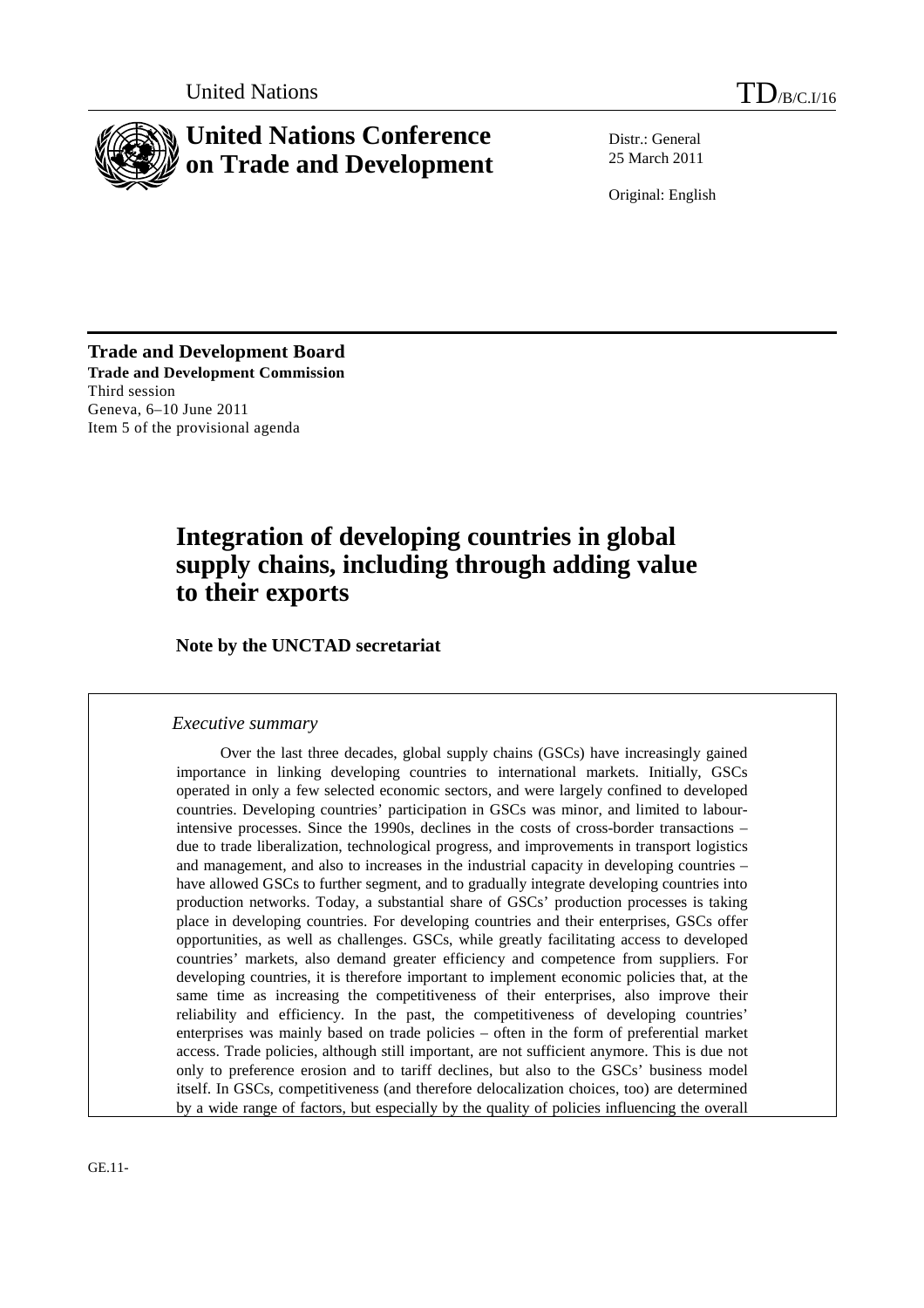business environment. These policies relate to developing transport and infrastructures, fostering competition in logistics and other trade-related services, enforcing the rule of law, improving customs procedures, providing fiscal and other incentives, and also investing in the human capital necessary to rise along the value chain. In this regard, LDCs and other low-income countries are often confronted with substantial disadvantages, as implementing these policies requires substantial resources, which are lacking. Therefore, properly directed development assistance would help. However, without a long-term national strategy aimed at improving the business environment, development assistance would not be sufficient. In the absence of business-supporting national policies, LDCs and lowincome countries would continue to participate in GSCs only as providers of low valueadded components, resulting in only a limited contribution to their development.

### **Introduction**

1. The Trade and Development Board, at its fiftieth executive session,<sup>1</sup> decided that the Trade and Development Commission would address the topic of the integration of developing countries in global supply chains, including through adding value to their exports. The present note is prepared to facilitate the Commission's discussion under this agenda item.

### **I. Overview**

2. Over the last three decades, the progressive liberalization of cross-border transactions, advances in production technology and information services, and improvements in transport logistics and services have provided firms with greater incentives to fragment production processes and to geographically delocalize them. Global supply or production chains, where cost-reduction strategies result in goods often being produced with intermediate inputs originating from several countries, are now common in many industries and extend over an increasing number of developing countries.

3. From an economic standpoint, the emergence of GSCs is related to the concept of comparative advantage. By relocating production processes (i.e. R&D, concept, design, manufacturing, packaging, marketing, distribution and retailing) in different countries, transnational corporations (TNCs) can take advantage of the best-available human or physical resources in different countries, with a view to maintaining their competitiveness by augmenting productivity and minimizing costs. $2$ 

4. For developing countries and their enterprises, the potential opportunities from joining GSCs are substantial. Indeed, integration into GSCs has become an important pillar of their policies for export-led development. GSCs enable producers within the chain to obtain modern management know-how and hands-on information on quality standards and technology, and thus to become more competitive. Such producers also quickly learn about demand patterns in high-income markets, and these markets' consumer preferences.<sup>3</sup> Participation in GSCs could also create economy-wide externalities for developing countries, such as employment, improvement in technology and skills, productive capacity upgrading, and export diversification into more value added. In turn, those externalities

<sup>1</sup> <sup>1</sup> The symbol of this meeting report is TD/B/EX(50)/5.<br><sup>2</sup> UNCTAD (2010a).

 $3$  Gereffi (1999); Altenburg (2000); Tewari (1998).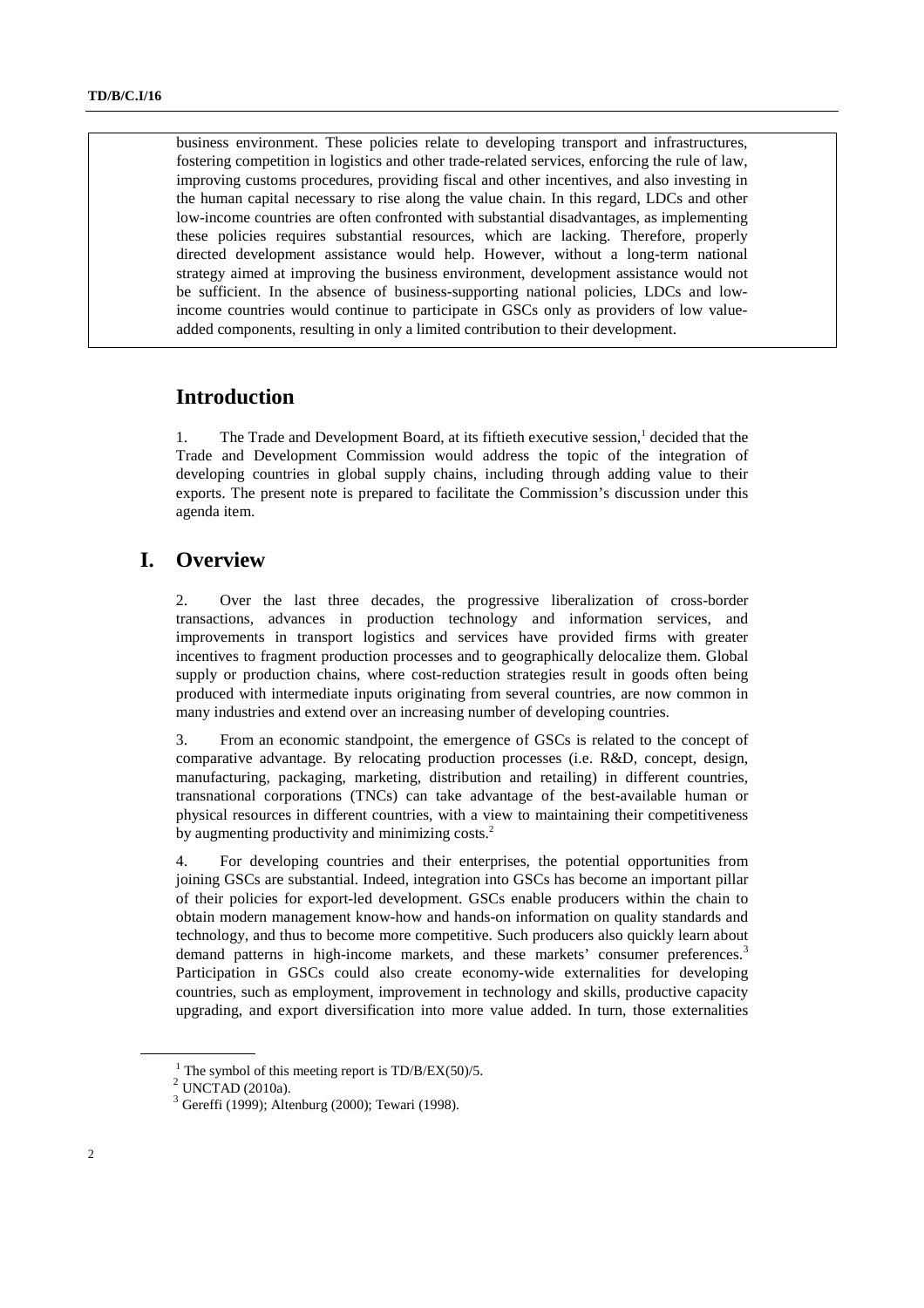would increase their attractiveness to more foreign direct investment (FDI). These potential gains explain the acute interest of policymakers in many developing countries in ways of linking their private sectors to GSCs.

5. However, fundamentally, GSCs are a business strategy of TNCs, and are driven by TNCs' business interests. Low labour costs alone are not a sufficient justification for relocating a part of a TNC's production process. GSCs also rely on sophisticated and competitive networks of goods and information flow. Participating and upgrading along the chains requires not only manufacturing skills, but also a sound business environment – elements which are often lacking in developing countries.

6. GSCs have different structures, depending on three main factors: (a) the geography and nature of linkages between tasks in the chain; (b) the distribution of power among lead firms (TNCs) and other actors in the chain; and (c) the role of government institutions and policies in structuring business relationships and determining industrial location.4

7. The first factor, the geographical structure, is determined by the extent of the fragmentation of the production processes and by its delocalization. While the extent of fragmentation is generally specific to the sector, the choice on where to delocalize production processes depends not only on production and trade costs but also on the potential size of the domestic/regional market, as well as on proximity to high-income markets. The extent to which local markets are integrated with regional/international markets – both in regard to trade policies and infrastructure development – is important too.

8. The second factor, the distribution of power among the various firms in the GSCs, is reflected in the differing organizational structures of GSCs. Their structure can be classified in terms of the relational linkage between the buyers (lead firm) and their suppliers of manufactures (box 1). One extreme is the case of vertical integration, whereby some of the manufacturing stages are directly owned by the lead firm while certain parts and components may be bought from contract suppliers. The other extreme is the case of arm'slength contractual relationships, whereby buyers do not necessarily know and do not own their suppliers. Numerous types of different ownership structures can be found anywhere within the wide spectrum of the "buyer-supplier" relationship.

9. The third factor is related to government intervention. Governments play an important role in facilitating the integration of domestic firms in GSCs. Governments have often had recourse to trade policies to increase the competitiveness of their enterprises, especially by seeking preferential market access. Indeed, trade policies, by lowering trade costs, can help integrate domestic firms into GSCs. However, trade policies, although still important, are not sufficient anymore in the GSC business model. Removal of the behindthe-border trade-related barriers is necessary too.<sup>5</sup> Moreover, policies aimed at improvement of the overall business environment are essential in order to facilitate the integration of domestic firms in markets that are increasingly dominated by GSCs.

10. The first two factors are exogenous for policy implications and are largely dependent on the business model of a specific economic sector. Therefore, the special focus of this paper is to provide some insights on the third factor, so as to see how government institutions and policies – particularly trade policies – may influence the participation of developing-country enterprises in GSCs, including process and production upgrading and export value addition, with economy-wide effects.

<sup>4</sup> Sturgeon and Gereffi (2009).

 $<sup>5</sup>$  UNCTAD (2006).</sup>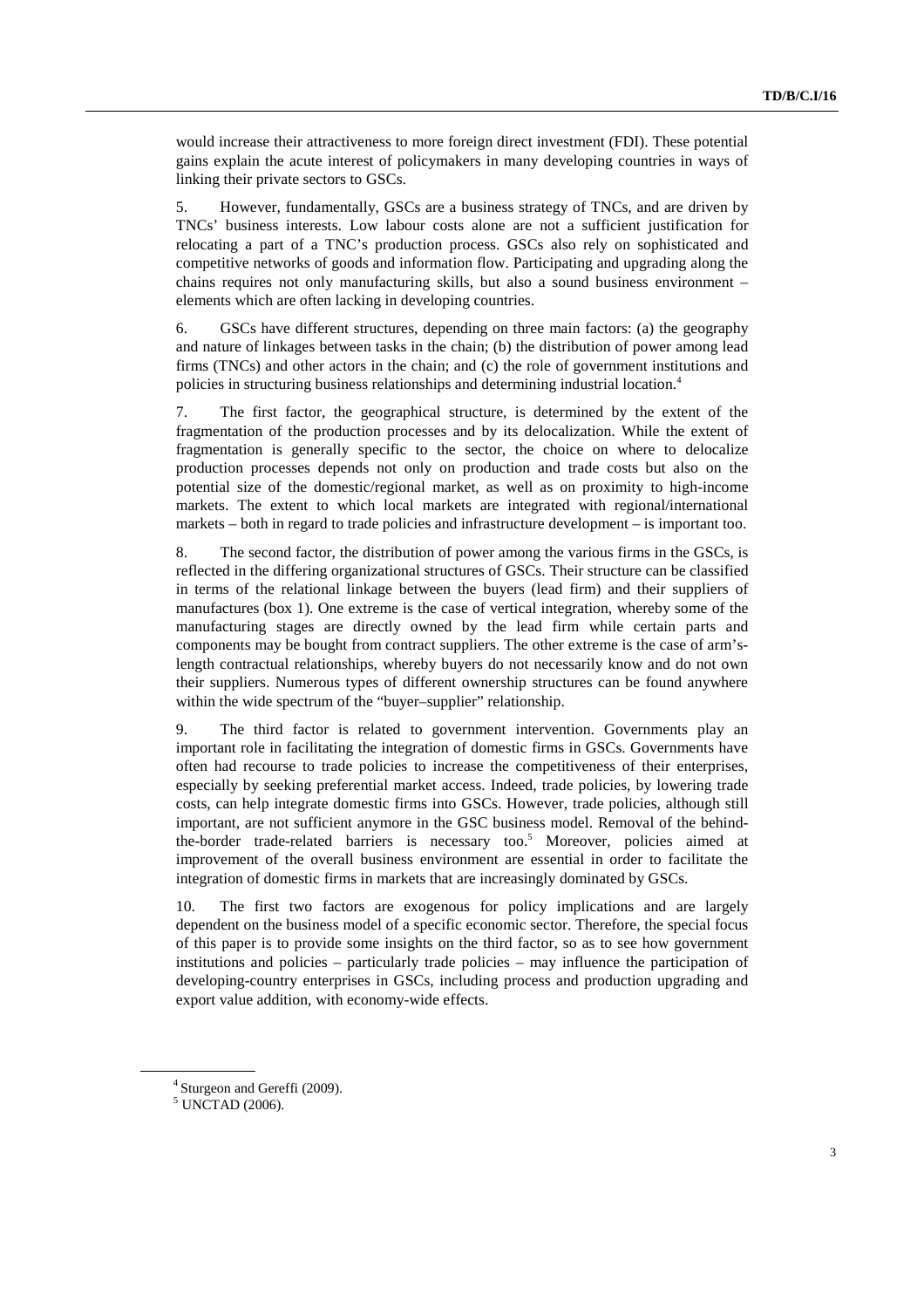| Box 1. "Buyer-supplier" relational linkage of global supply chains          |                                                               |                                                                 |                                                     |  |  |
|-----------------------------------------------------------------------------|---------------------------------------------------------------|-----------------------------------------------------------------|-----------------------------------------------------|--|--|
|                                                                             | (Weak)<br><b>Market-based</b><br>arm's-length<br>relationship | "Sticky"<br>relationship                                        | (Strong)<br><b>Vertical</b><br>integration          |  |  |
| Ownership                                                                   | Lead firm (buyer)                                             | Lead firm (buyer)                                               | Lead firm                                           |  |  |
| structure                                                                   | does not own any<br>of the suppliers.                         | maintain some degree<br>of relational linkage<br>with suppliers | (maker) directly<br>or indirectly owns<br>suppliers |  |  |
| <b>Industry</b>                                                             | Low level of                                                  | Low level of                                                    | High level of                                       |  |  |
| characteristics                                                             | technological                                                 | technological                                                   | technological                                       |  |  |
|                                                                             | requirements,<br>labour-intensive,                            | requirements,<br>labour-intensive,                              | requirements,<br>high design                        |  |  |
|                                                                             | low design                                                    | high design                                                     | specification,                                      |  |  |
|                                                                             | specification                                                 | specification                                                   | labour-intensive                                    |  |  |
|                                                                             |                                                               |                                                                 | or capital-                                         |  |  |
|                                                                             | Economy of scale                                              | Economy of scope                                                | intensive                                           |  |  |
|                                                                             |                                                               |                                                                 | economy of scale                                    |  |  |
|                                                                             |                                                               |                                                                 | and economy of                                      |  |  |
| <b>Product</b>                                                              | Consumer non-                                                 | Consumer non-                                                   | scope<br>Consumer                                   |  |  |
| sectors                                                                     | durables                                                      | durables                                                        | durables                                            |  |  |
| <b>Product</b>                                                              | Standard, non-                                                | Design- or process- or                                          | Quality-sensitive                                   |  |  |
| characteristics                                                             | differentiated                                                | other requirement-                                              | (e.g. auto parts                                    |  |  |
|                                                                             | products (e.g.                                                | specific products                                               | and components,                                     |  |  |
|                                                                             | standard apparel,                                             | (e.g. designer apparel,                                         | assembly),                                          |  |  |
|                                                                             | electronics, toys),                                           | footwear,                                                       | long life cycle                                     |  |  |
|                                                                             | long or short life                                            | electronics),                                                   |                                                     |  |  |
| <b>Buyer</b>                                                                | cycle<br>Mega (low-price)                                     | short life cycle<br><b>Brand owners</b>                         | <b>Makers</b>                                       |  |  |
| characteristics                                                             | retailers                                                     |                                                                 |                                                     |  |  |
|                                                                             |                                                               |                                                                 |                                                     |  |  |
|                                                                             | International                                                 | <b>International buyers</b><br>(i.e. triangular                 | <b>Brand owners</b>                                 |  |  |
|                                                                             | buyers (i.e.                                                  | production network)                                             |                                                     |  |  |
|                                                                             | triangular                                                    |                                                                 |                                                     |  |  |
|                                                                             | production                                                    |                                                                 |                                                     |  |  |
|                                                                             | network)                                                      |                                                                 |                                                     |  |  |
| <b>Supplier</b>                                                             | Low-income                                                    | Low- or middle-                                                 | Middle- or                                          |  |  |
| location                                                                    | developing                                                    | income developing                                               | higher-income                                       |  |  |
|                                                                             | countries                                                     | countries                                                       | developing<br>countries                             |  |  |
| <b>Buyer-supplier</b>                                                       | Unlikely                                                      | Likely                                                          | Necessary                                           |  |  |
| transfer of                                                                 |                                                               |                                                                 |                                                     |  |  |
| technology                                                                  |                                                               |                                                                 |                                                     |  |  |
|                                                                             | Adopted from: Kaplinsky (2005) and Milberg (2004).            |                                                                 |                                                     |  |  |
| Note: The market-based arm's-length buyer-supplier linkage is common in the |                                                               |                                                                 |                                                     |  |  |

industries whose manufacturing requires low-tech, labour-intensive standard techniques and where products are standardized. As production and process requirements increase, or as final products become more differentiated, chain management needs increase as well, thus the buyer–supplier linkage tends to become stronger. In general, the trend observed is that there are more low-income countries among low-cost suppliers of nondifferentiated products, and middle- to higher-income developing countries as suppliers of more differentiated products.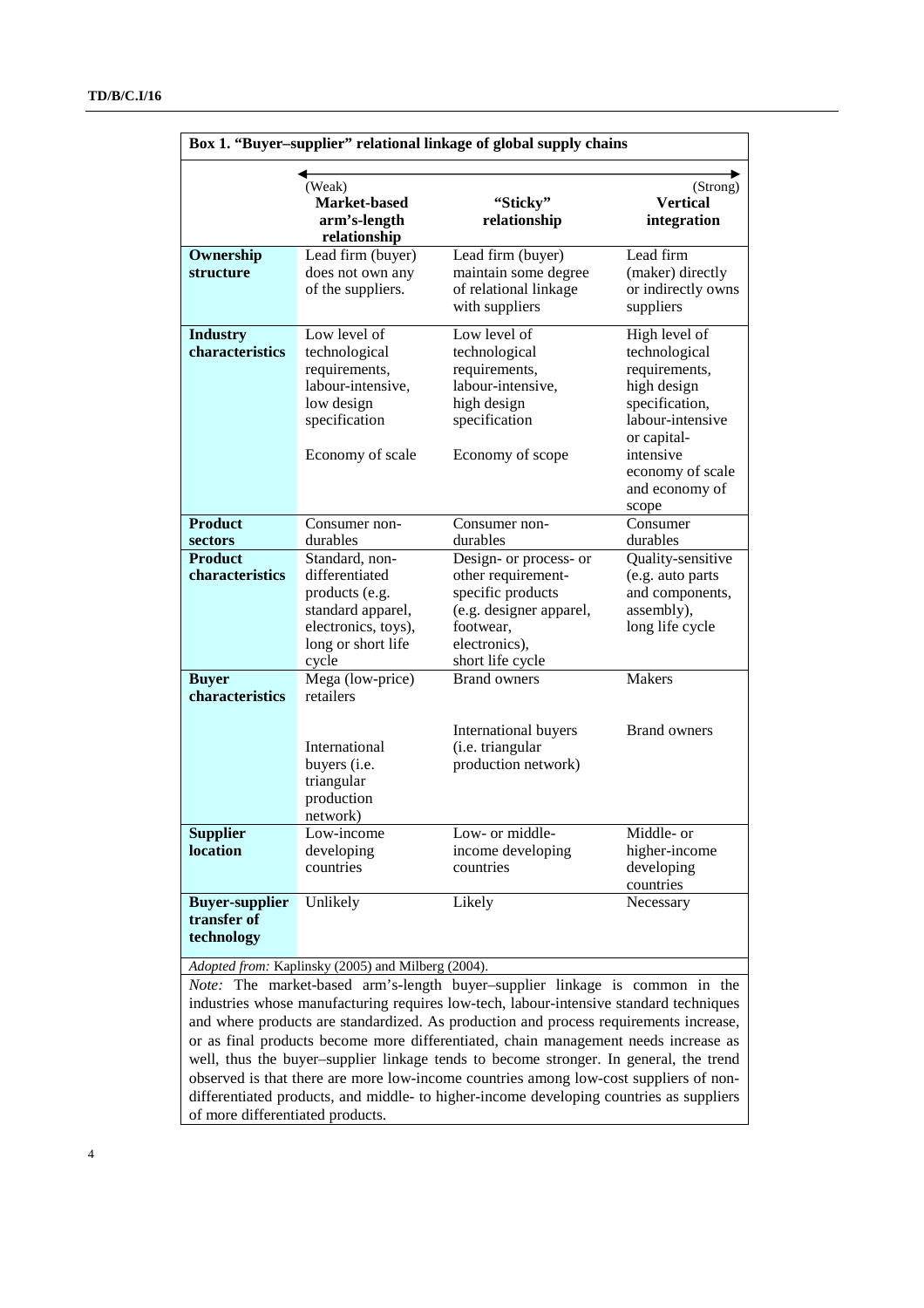## **II. Evolution of GSCs in relation to developing countries**

11. Although the use of foreign suppliers by lead firms can be traced back several decades, it was not until the late 1980s that the outsourcing of production processes started to characterize business models. Initially limited to only a few sectors such as textiles, clothing and electronics, by the early 1990s the process of globalization (where firms were increasing their competitive advantage through global sourcing) was rapidly expanding to various industries and engaging firms in a number of developing countries. In one of the first comprehensive studies of new scenarios in global production, Gereffi and Korzeniewicz (1994) stated that: "In today's global factory, the production of a single commodity often spans many countries, with each nation performing tasks in which it has a cost advantage."

12. During most of the 1990s, delocalization and fragmentation were still limited to less complex and more labour-intensive parts of the production process. Most of the assembly and the component production that required technical skills and know-how was still performed by the lead firms (TNCs). Since then, progress in a number of areas has contributed greatly to the establishment of GSCs. The first is the rapid advancement in production technology, enabling various industries to further slice up their production chains. The second is the substantial reduction in information costs, leading to a more costeffective relationship between buyers and suppliers. The third is the overall decline in trade costs both in home and host countries.<sup>6</sup> A recent study by the United Nations Economic and Social Commission for Asia and the Pacific (UNESCAP) identifies which trade facilitation measures and policies could be the most effective at reducing non-tariff policy-related trade costs. It suggests that "improving port efficiency (liner shipping connectivity) and access to information and communication technology facilities are essential to reducing trade costs."7 Those developments have provided lead firms with great incentives to delocalize further, including even their most complex production processes. Today, a large number of goods are produced in a truly global factory – products are designed in one country and assembled in another, with parts and components originating in third countries.

13. Delocalization of production processes encompasses not only manufacturing processes but also services. Although services offshoring is still largely related to low-skill processes, middle- and high-skill types of services are increasingly being offshored (box 2). The increasing trend to offshore these types of services may create great opportunities for developing countries able to meet this demand in terms of human capital.

<sup>6</sup> Jones, Comfort and Eastwood (2005).

 $7$  UNESCAP (2011).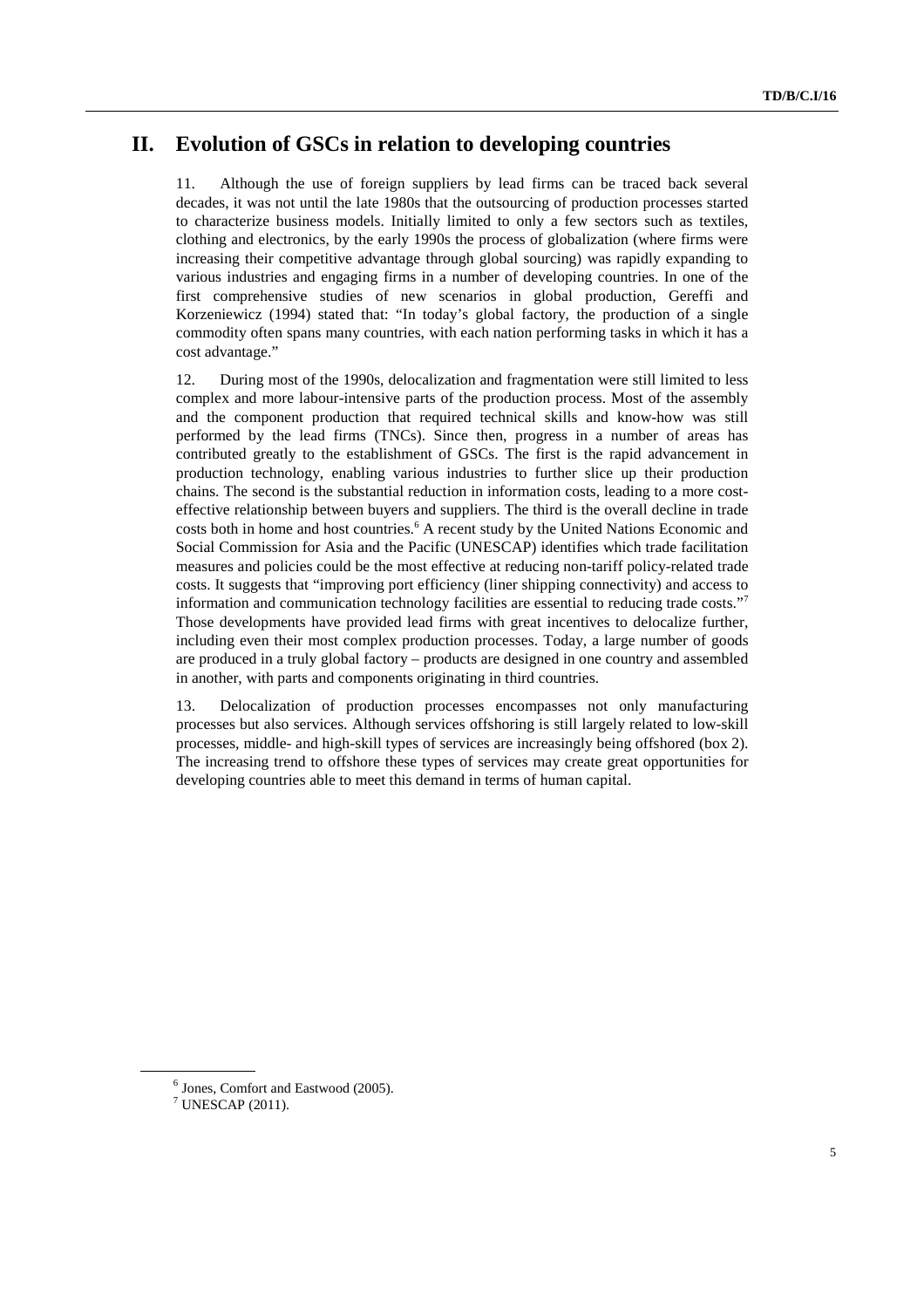#### **Box 2. Services offshoring**

Starting from a virtually zero base, the offshoring of services has been growing rapidly since the turn of the century. Precise data on the value of offshore services are lacking, however estimates for 2010 show their overall magnitude to be in the range of \$250–300 billion (Gereffi and Fernandez-Stark, 2010). Besides the conventional services sectors, services that were traditionally embodied in the industrial manufacturing process are increasingly being offshored too. Thanks to technological progress, services such as research and development (R&D), design, elaboration, engineering, and other information-intensive activities can now be efficiently de-integrated and delocalized from the manufacturing process. Although the offshoring of services is still largely related to the low-skill segment, middle- and high-skill types of services are increasingly being offshored.



#### **Offshored services by segments (2005 and 2010)**

*Note:* Information Technology Outsourcing (ITO) covers the lower-skill segment (software development, applications and infrastructure management, IT consulting etc). Business Process Outsourcing (BPO) covers the middle-skill segment (management of the enterprise and of human and customer resources). Knowledge Process Outsourcing (KPO) covers the high-skill segment (business consulting, market intelligence and legal services).

14. As will be discussed later, a growing number of developing countries, particularly in East and South-East Asia, have been increasing their participation in GSCs as part of their export-led growth strategies, which embrace interrelated industrial, trade and investment policies. The key objectives are to (a) increase their integration in the world economy; (b) diversify their exports from commodities to more value-added manufactures and services; and (c) most importantly, provide economy-wide development benefits in terms of better employment and progressively higher living standards. A substantial number of developing-country enterprises have managed to enter into labour-intensive manufacturing segments of GSCs. Most of those enterprises are from middle-income developing countries.

*Source:* Gereffi and Fernandez-Stark (2010), based on OECD data.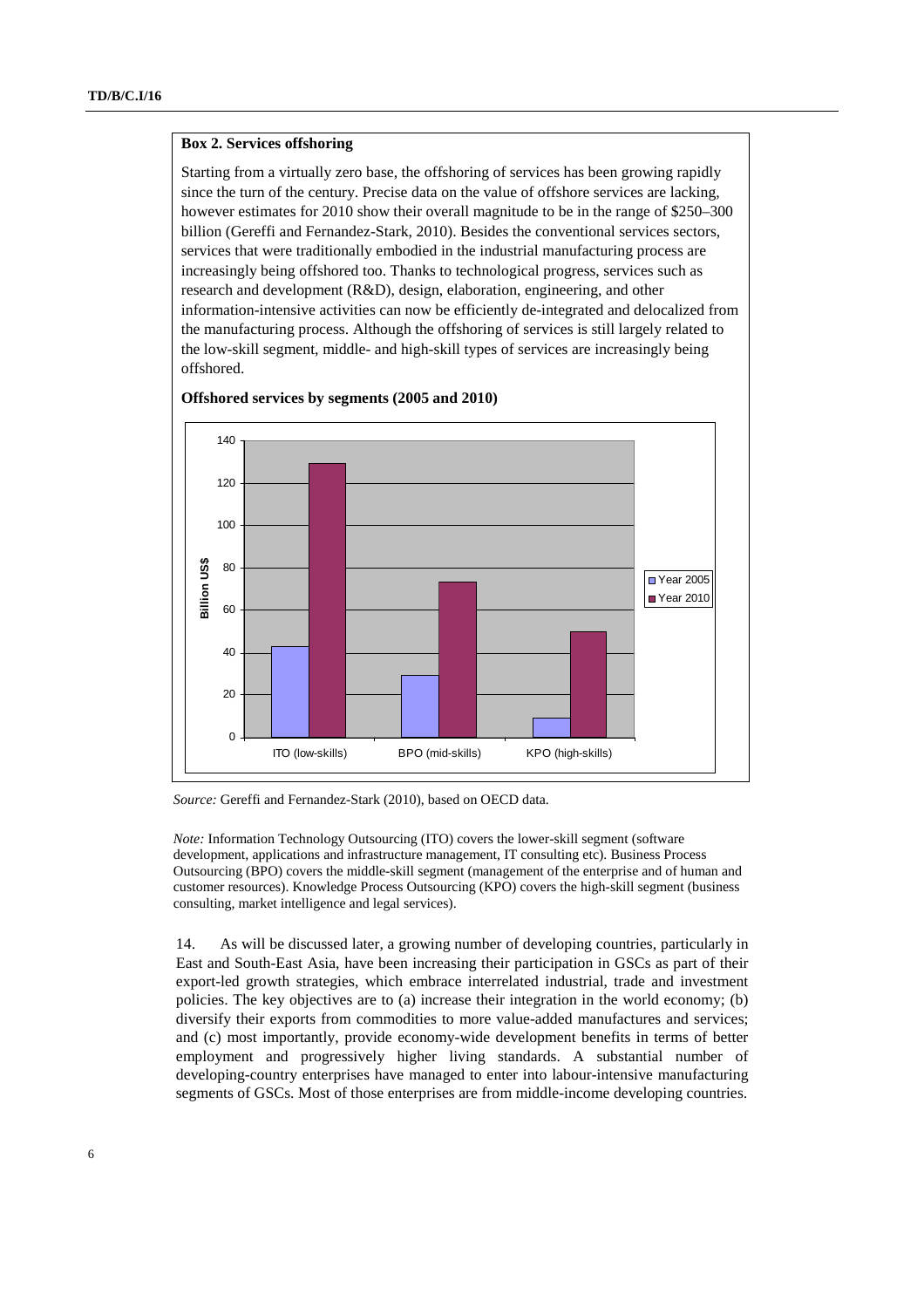15. The long-term development implications of participating in a GSC, however, remain ambiguous. After two decades of intensive GSC-building, developing-country experiences of participating in GSCs are rather mixed. Fundamentally, a GSC is a business strategy of a TNC, and it is never straightforward to merge the business interests of a global firm with strategies for the long-term socio-economic progress of developing countries participating in GSCs. Perhaps the biggest challenges for developing countries (especially those that are smaller and less developed) and their enterprises are: (a) to ensure their progressive movement upwards in terms of value addition in a GSC (as illustrated in fig. 1); (b) to enable local enterprises within GSCs to move up the technological ladder; and (c) to achieve economy-wide developmental impacts from integrating into GSCs.





## **III. GSCs: trends in international trade**

16. Some insights into the evolution of GSCs can be inferred from analysis of trade data. Since GSCs are characterized by fragmentation, the aggregated value in trade of intermediate products is highly correlated to their expansion. Figure 2 shows the value of international trade in intermediates vis-à-vis that of other products.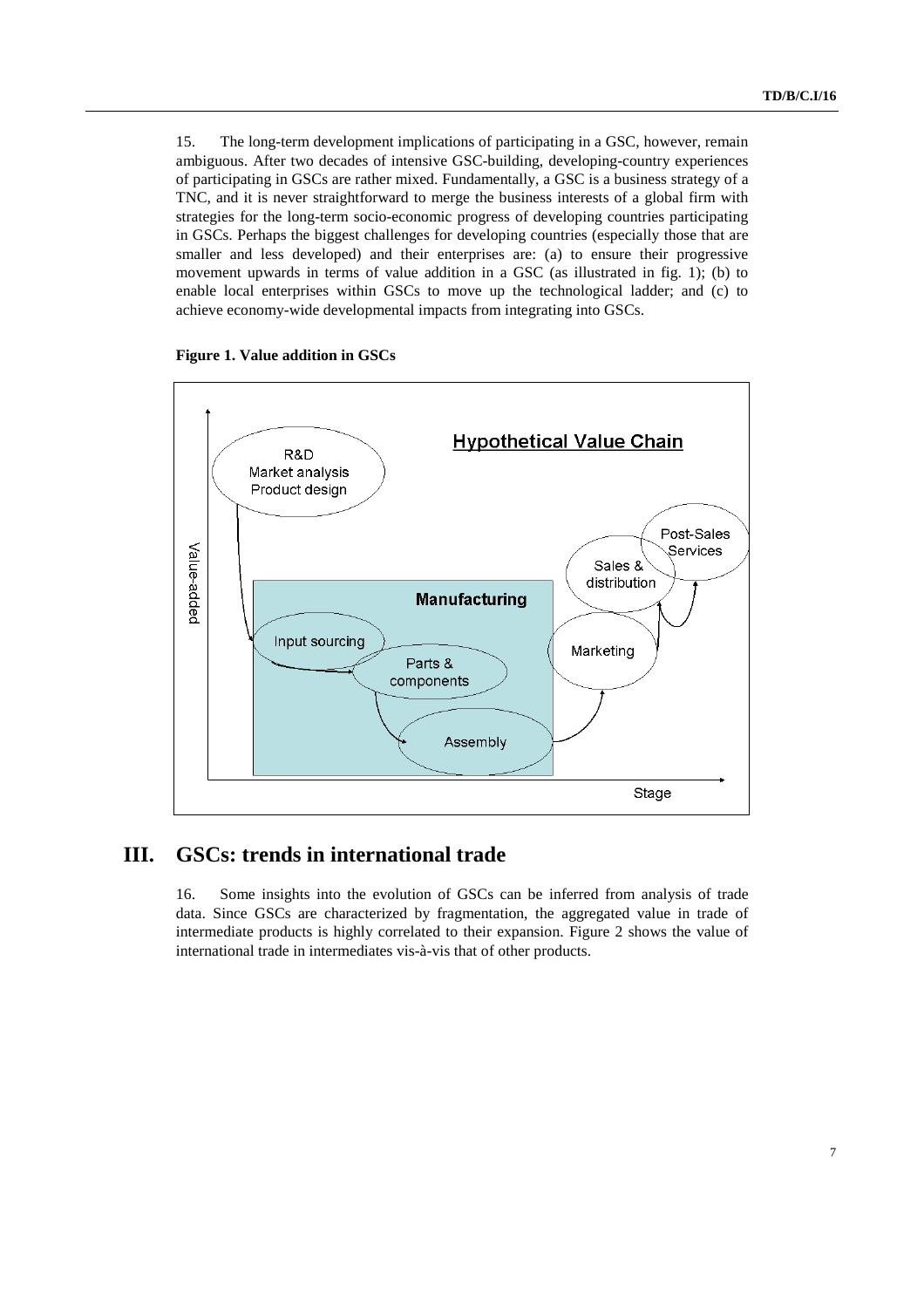**Figure 2. Trends in international trade** 



*Source:* UNCTAD secretariat calculation based on WITS-TRAINS databases.

17. Trade in intermediate products represents about 40 per cent of world merchandize trade. International trade in intermediate goods grew from about \$1 trillion in 1993 to roughly \$6 trillion in 2008, before falling during the crisis of 2009. In this context, GSCs are increasingly fragmented across a larger number of countries, each involved in the assembly process at a different stage. This results in parts and components crossing multiple borders before being incorporated into the final product.

18. GSCs have evolved from being mostly confined within developed countries to being increasingly present in developing countries. In the early 1990s, more than half of the world's trade in intermediates was between high-income countries, and only up to 10 per cent was between developing countries. In 2008, North–South and South–North trade in intermediates accounted for about 40 per cent of trade in intermediates, with another 20 per cent occurring between developing countries themselves (table 1). Although the economic crisis of 2009 has sharply reduced the trade in intermediates, the trend towards an increasing presence by developing countries in global manufacturing and in the trade in intermediate products has continued.

| Values (in hillions of dollars) |  |
|---------------------------------|--|

**Table 1. World trade in intermediates** 

|             | Values (in billions of dollars) |                    |         |                    | Percentages        |      |  |  |
|-------------|---------------------------------|--------------------|---------|--------------------|--------------------|------|--|--|
|             | Average<br>1993/94              | Average<br>2007/08 | 2009    | Average<br>1993/94 | Average<br>2007/08 | 2009 |  |  |
| North–North | 780.7                           | 2.387.2            | 1,704.2 | 58                 | 41                 | 40   |  |  |
| North–South | 2.54.5                          | 1,222.3            | 922.4   | 19                 | 21                 | 22   |  |  |
| South–North | 191.3                           | 1.074.3            | 758.5   | 14                 | 19                 | 18   |  |  |
| South–South | 125.8                           | 1,098.6            | 887.5   | Q                  | 19                 | 21   |  |  |

*Source:* UNCTAD secretariat calculation based on WITS-TRAINS databases.

19. The integration of developing countries in GSCs is not uniform, and largely depends on their income level (table 2). Upper-middle-income countries' exports of intermediates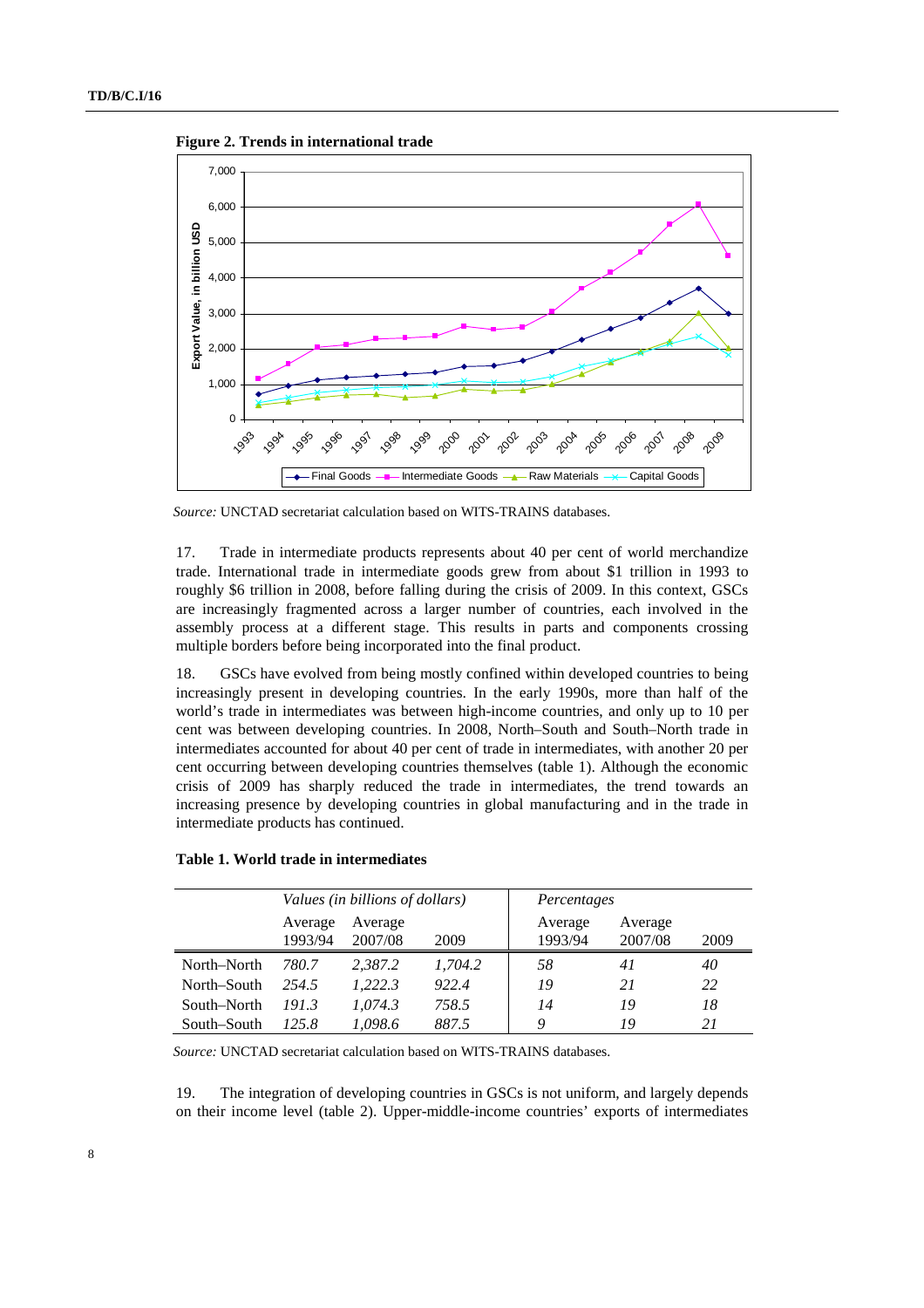account for more than half of the total exports of intermediates from developing countries. At the regional level, the East and South-East Asian region accounts for almost two thirds of developing countries' exports of intermediates. Latin America and Eastern Europe (including countries with economies in transition) represent another 30 per cent. The remainder is shared between South Asia, West Asia, North Africa and Sub-Saharan Africa, whose participation in GSCs, although increasing, is still rather limited.

|                                     |                           | Value in billions of dollars |         | Annual                         |
|-------------------------------------|---------------------------|------------------------------|---------|--------------------------------|
| Income group/region                 | Average of<br>1993 & 1994 | Average of<br>2008 & 2009    | 2009    | growth rate<br>$(1993 - 2008)$ |
| High-income countries               | 1.035.2                   | 3.609.5                      | 2,626.5 | 8.7%                           |
| Middle-upper income countries 223.9 |                           | 1,173.8                      | 886.2   | 11.7%                          |
| Middle-lower income countries 65.2  |                           | 798.2                        | 622.3   | 18.2%                          |
| Low-income countries                | 28.1                      | 200.7                        | 137.5   | 14.0%                          |
| <b>T</b> otal                       | 1,352.3                   | 5,782.2                      | 4,272.5 | 10.2%                          |
| Developing-country regions          |                           |                              |         |                                |
| East and South-East Asia            | 192.0                     | 1,343.1                      | 1,075.2 | 13.8%                          |
| Eastern Europe                      | 40.8                      | 372.3                        | 231.1   | 15.9%                          |
| Latin America                       | 58.3                      | 279.0                        | 220.5   | 11.0%                          |
| Middle East/North Africa            | 4.1                       | 37.2                         | 24.9    | 15.8%                          |
| South Asia                          | 9.7                       | 74.2                         | 49.3    | 14.5%                          |
| Sub-Saharan Africa                  | 12.2                      | 67.0                         | 45.0    | $12.0\%$                       |

#### **Table 2. Exports of intermediate products for developing and transition country income groups and regions**

*Source:* UNCTAD secretariat calculation based on WITS-TRAINS databases.

20. Developing country participation in GSCs is still mostly related to supplying developed countries' markets. Although on the rise, South–South production networks are relatively less developed and are mainly limited to East and South-East Asia. Trade in intermediate products within the East and South-East Asian region now accounts for about 9.6 per cent of world trade in intermediates (up from about 6.1 per cent in 1993). The figures for the Eastern European and Latin American regions are much lower (about 1.9 and 1.1 per cent respectively). Other regions are lagging behind, with their regional trade accounting for less than 0.2 per cent of world trade in intermediates. South–South chains that span across regions appear to be still quite underdeveloped, even those based in the East and South-East Asian region (table 3).

|  |  | Table 3. Distribution of world trade in intermediate products across regions (2008) |  |
|--|--|-------------------------------------------------------------------------------------|--|
|  |  |                                                                                     |  |

| Region                       | High<br>Income<br>Countries | East and<br>Asia | East<br>South-East Europe and<br><b>CIS</b> | Latin<br>America | West Asia<br>and North<br>Africa | South Asia | $Sub-$<br>Saharan<br>Africa | All<br><b>Importers</b> |
|------------------------------|-----------------------------|------------------|---------------------------------------------|------------------|----------------------------------|------------|-----------------------------|-------------------------|
| <b>High Income Countries</b> | 40.3%                       | $10.4\%$         | 4.0%                                        | 3.7%             | 1.8%                             | $1.1\%$    | 0.6%                        | 62%                     |
| East and South-East Asia     | 10.1%                       | $9.6\%$          | $0.9\%$                                     | 1.2%             | $0.5\%$                          | $0.6\%$    | $0.3\%$                     | 23%                     |
| East Europe and CIS          | $3.2\%$                     | $0.4\%$          | 1.5%                                        | $0.2\%$          | 0.5%                             | $0.1\%$    | $0.0\%$                     | 6%                      |
| Latin America                | 2.9%                        | 0.6%             | 0.1%                                        | $1.1\%$          | 0.1%                             | $0.0\%$    | $0.1\%$                     | 5%                      |
| West Asia and North Africa   | $0.9\%$                     | $0.1\%$          | $0.2\%$                                     | $0.0\%$          | $0.2\%$                          | 0.1%       | $0.0\%$                     | 2%                      |
| South Asia                   | 0.8%                        | $0.3\%$          | $0.0\%$                                     | $0.1\%$          | 0.1%                             | 0.1%       | 0.1%                        | 1%                      |
| Sub-Saharan Africa           | $0.7\%$                     | 0.2%             | $0.0\%$                                     | $0.0\%$          | $0.0\%$                          | 0.1%       | 0.2%                        | 1%                      |
| All exporters                | 59%                         | 22%              | 7%                                          | 6%               | 3%                               | 2%         | 1%                          | 100%                    |

*Source:* UNCTAD secretariat calculation based on WITS-TRAINS databases.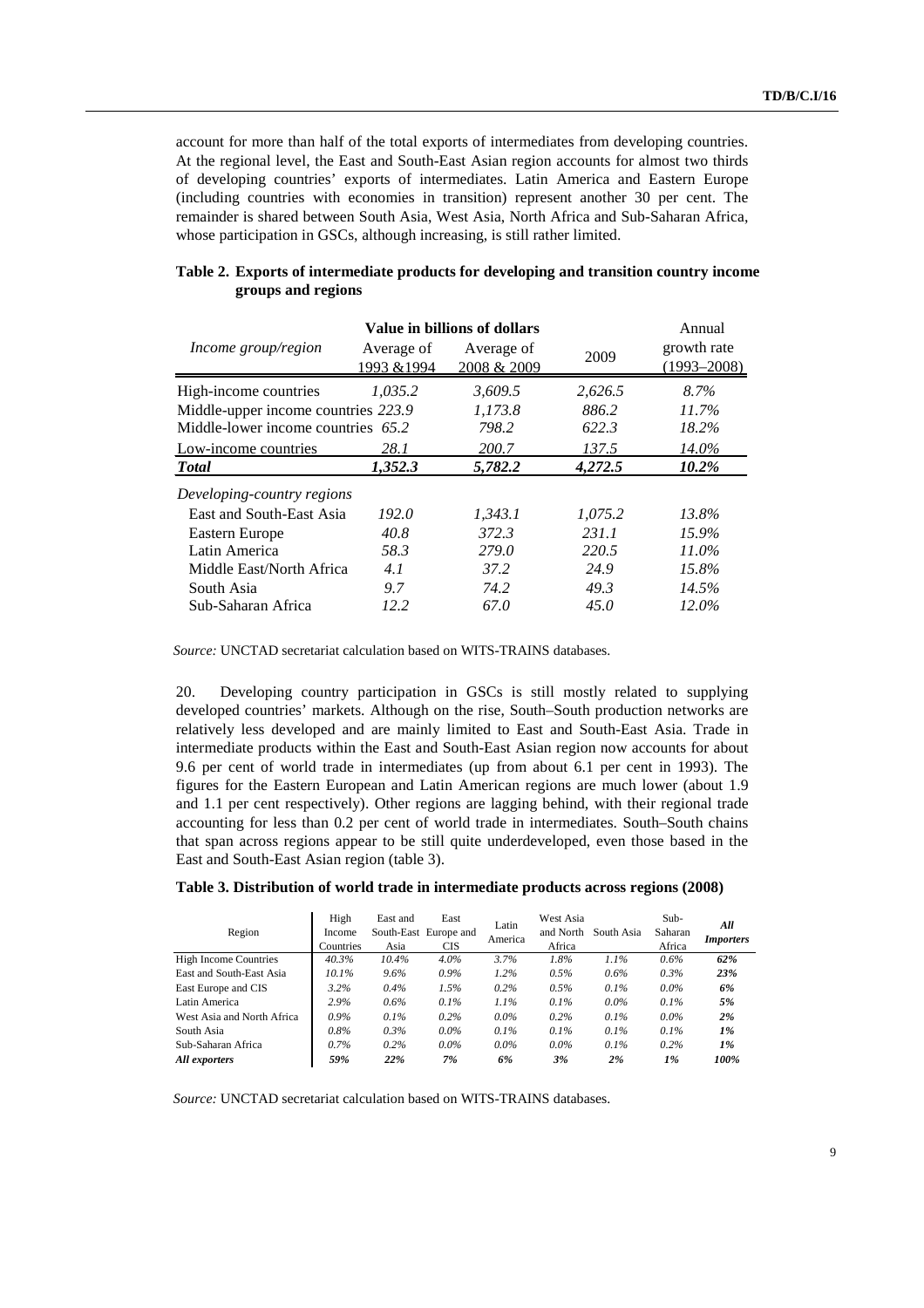21. The structure of GSCs is not static, but develops over time to take advantage of changes in relative costs and in economic and policy environments. In the case of the East and South-East Asian region, the data illustrate the rising importance of China as an assembly powerhouse (fig. 3). In relative terms, China's exports of intermediates to the region have been declining constantly since the early 1990s. Instead, China has become increasingly important to regional suppliers of intermediates. This may suggest that GSCs are increasingly fragmenting the production processes, localizing their assembly operations to China while delocalizing the supply of parts and components to other countries in the region.



**Figure 3. China's trade in intermediates within the East and South-East Asian region** 

*Source:* UNCTAD secretariat calculation based on WITS-TRAINS databases.

22. The delocalization of production processes across industries has often been shaped to take advantage of a country's comparative advantages (both in endowments and policydriven dynamics) in specific sectors, with the creation of regional specializations (table 4). For example, a relatively higher efficiency and abundant skilled labour force is one of the forces behind the emergence of East and South-East Asia as a supplier of ITC products (about half of the exports of intermediates in this region are in ITC products). Similarly, geographic proximity and largely duty-free access to consumer markets have been among the determinants for delocalizing the automotive industry to Latin America or Eastern Europe. Finally, lower labour costs are one of the factors behind the localization of global production chains in textiles and apparel in South Asia, West Asia and North Africa (about 60 per cent of all intermediate exports from those regions are in the textile and apparel sector).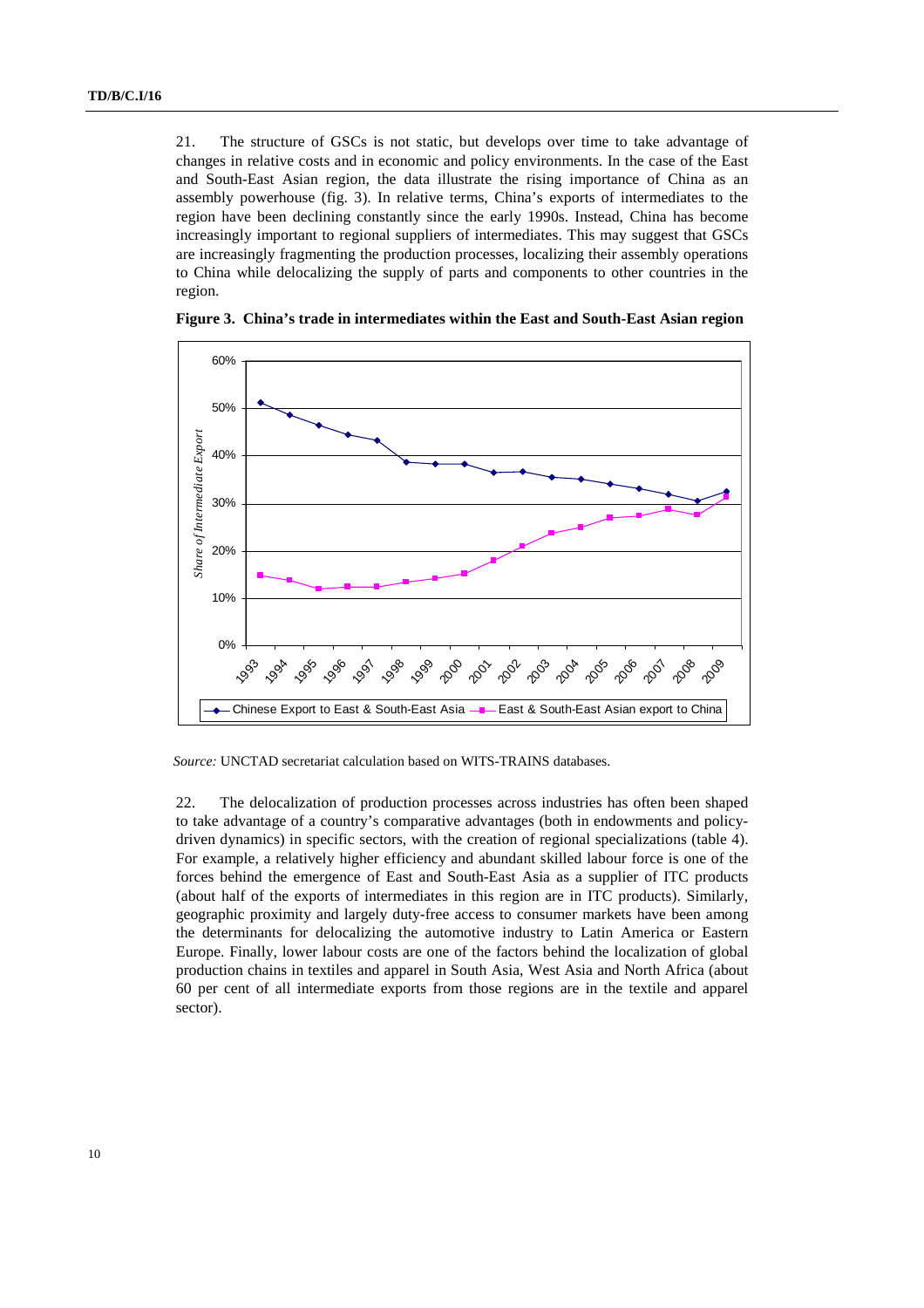#### **Table 4. Composition of exports of intermediates across industries and regions (2008)**

|                                                | High      | East and | East                  |         | West Asia |            | $Sub-$  |
|------------------------------------------------|-----------|----------|-----------------------|---------|-----------|------------|---------|
| Industry                                       | Income    |          | South-East Europe and | Latin   | and North | South Asia | Saharan |
|                                                | Countries | Asia     | CIS                   | America | Africa    |            | Africa  |
| Textile and apparel                            | 5%        | 14%      | 9%                    | 9%      | 43%       | 65%        | 17%     |
| Power generating machines                      | 7%        | 2%       | 8%                    | 6%      | 4%        | 4%         | 5%      |
| Metal working machines                         | 2%        | 1%       | 1%                    | 0%      | 1%        | 1%         | 1%      |
| General industry machinery                     | 12%       | 5%       | 8%                    | 7%      | 4%        | 6%         | 18%     |
| Information Technology and Communications      | 18%       | 49%      | 22%                   | 28%     | 7%        | 7%         | 6%      |
| Electrical machinery                           | 7%        | 9%       | 11%                   | 10%     | 11%       | 4%         | 4%      |
| Road vehicles                                  | 24%       | 5%       | 21%                   | 25%     | 21%       | 6%         | 31%     |
| Furniture and parts thereof                    | 2%        | 3%       | 6%                    | 3%      | 2%        | 1%         | 3%      |
| Others                                         | 24%       | 12%      | 13%                   | 13%     | 7%        | 6%         | 16%     |
| Value of Intermediates Exports, in billion USD | 3'739.1   | 1'931.5  | 246.6                 | 262.9   | 89.9      | 82.0       | 24.5    |

*Source:* UNCTAD secretariat calculation based on WITS-TRAINS databases.

23. These trends in trade flows imply that delocalization of production processes in GSCs depend not only on endowments, labour costs and productivity, but also on trade and other economic policies.

### **IV. GSCs: trade and economic policies**

24. Trade policies directly affect the integration of domestic firms into GSCs in two major ways. Firstly, trade policies can add to the cost of inputs. Excessive tariffs on intermediate products make countries less attractive to global investment and are detrimental to the localization of production processes. Secondly, unfavourable market access conditions would put assemblers in a relatively disadvantaged position in distributing final products to consumers. To minimize this cost, lead companies generally prefer delocalizing the last blocks of GSCs in countries with duty-free or preferential access to final markets. This is one of the reasons why preferential trade agreements improving access to developed-country markets are important determinants in the localization of production processes. Another policy response is illustrated by WTO's Information Technology Agreement (ITA), which eliminated most-favoured-nation tariffs on a wide range of computer-related equipment (including semiconductors and software), as well as telecommunications equipment and some office equipment. These goods represent a crucial flow of international trade, amounting to about \$4 trillion in 2008. Today, the ITA has 73 WTO member States, from both developed and developing countries, and covers about 97 per cent of world trade in information technology products.

25. Trade policy is often directed at protecting final products rather than intermediates. This gives an advantage to localizing the last blocks of production processes in consumers' markets. The relatively lower tariff on intermediates provides a greater incentive to import them (and thus for them to be produced in developing countries). On the other hand, the higher tariff on final products provides an incentive to localize assembly in large (or potentially large) consumer markets, or in countries enjoying free access to consumer markets. This trend, where tariffs increase along the production chain, is generally referred to as tariff escalation. Tariff escalation is often used to provide an advantage to domestic firms engaged in the assembly of the higher-value-added final products rather than in the provision of low-value-added intermediates.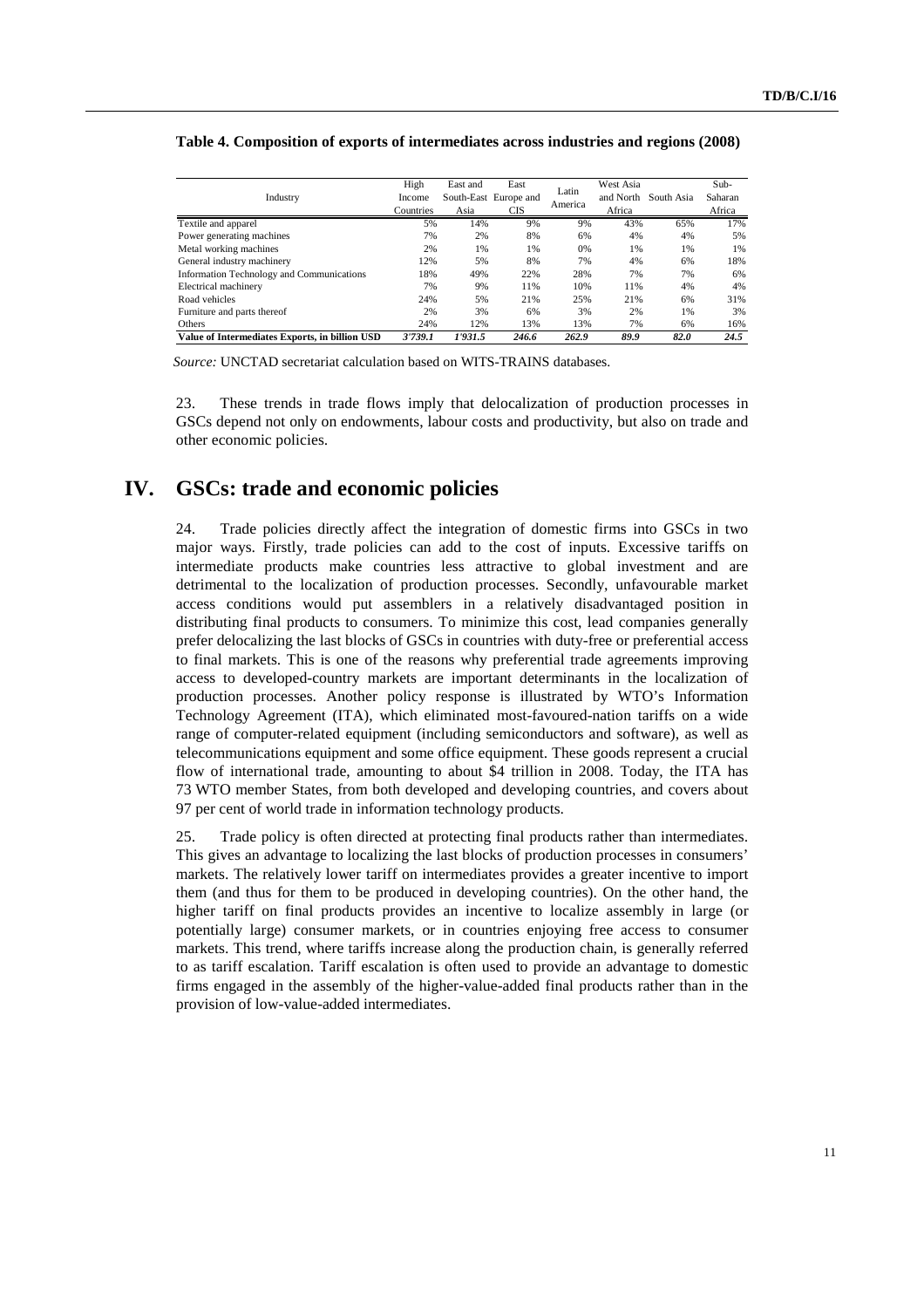| Industry                                  | Average tariff on: |               |  |  |
|-------------------------------------------|--------------------|---------------|--|--|
|                                           | Final goods        | Intermediates |  |  |
| Textiles and apparel                      | 7.1                | 3.1           |  |  |
| Power-generating machines                 | 3.6                | 1.9           |  |  |
| Metalworking machines                     | 4.3                | 2.4           |  |  |
| General industry machinery                | 2.9                | 3.2           |  |  |
| Information technology and communications | 2.6                | 1.4           |  |  |
| Electrical machinery                      | 2.8                | 3. I          |  |  |
| Road vehicles                             | 5.6                | 3.3           |  |  |
| Furniture and parts thereof               | 2.1                | 1.5           |  |  |
| Others                                    | 2.7                | 1.9           |  |  |
| <b>T</b> otal                             | 4.3                | 2.2           |  |  |

#### **Table 5. Average effectively applied tariffs on selected industries (final and intermediate products)**

*Source:* UNCTAD secretariat calculation based on WITS-TRAINS databases.

26. In general, the tariffs applied on final goods are higher than those on intermediates (table 5). With the exception of two sectors (general industry and electrical machinery), applied tariffs on final products are relatively higher, in all other industries. Low tariffs contribute to the delocalization of production processes in industries such as ITC, while higher tariffs on road vehicles play a role in retaining the assembly of these products in developed countries. Still, for some economic sectors, there is no direct evidence that tariffs affect the delocalization of production process. This suggests that other factors (besides trade policies) may be of greater importance.

27. To illustrate the relative importance of trade policy versus other determinants of participation in GSCs, table 6 gives some indicators of trade policy versus other economic policies (combined in an indicator of business environment), by income country-groups.

| Country-group   | Tariff faced by<br>processed and<br>final goods<br>(percentage) | Tariff imposed on<br>intermediate<br>products<br>(percentage) | <b>Business</b><br>Environment<br>Index (lower)<br>is better) |
|-----------------|-----------------------------------------------------------------|---------------------------------------------------------------|---------------------------------------------------------------|
| High-income     | 0.95                                                            | 0.25                                                          | 24.23                                                         |
| Middle-income   | 1.50                                                            | 1.37                                                          | 83.47                                                         |
| Low-income      | 3.19                                                            | 3.22                                                          | 123.58                                                        |
| Least developed |                                                                 |                                                               |                                                               |
| countries       | 2.59                                                            | 4.17                                                          | 138.39                                                        |

#### **Table 6. Trade policy and business environment, by income country-groups**

*Source:* UNCTAD secretariat calculations based on WITS-TRAINS and World Bank databases.

28. Overall trade policy is captured by two indicators: effectively applied tariffs imposed on intermediate products, and those faced by final products. The overall business environment is measured by the World Bank's Doing Business index. This index provides a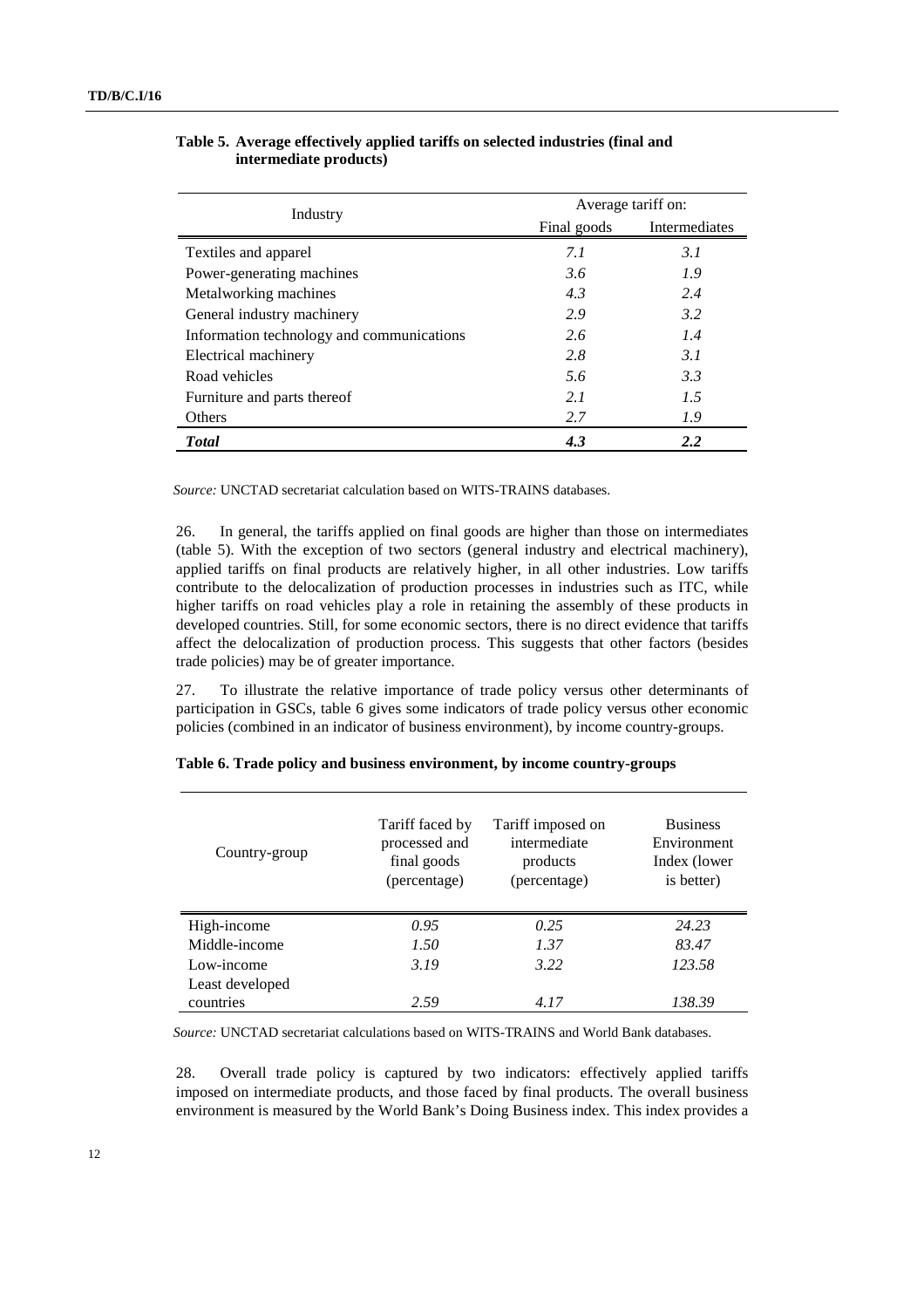measure of various aspects affecting business environment, including government regulations such as on starting a business, dealing with construction permits, registering property, getting credit, protecting investors, paying taxes, enforcing contracts and closing a business. Although all these indicators normally ameliorate with the growth of gross domestic product per capita, they are also positively correlated with participation in GSCs. Countries with economies that are more integrated in GSCs tend to have more open trade policies, face lower market-access restrictions in high-income markets (which are the main locations of lead firms), and have a more conducive business environment. The reason for this correlation is that the effectiveness of the business models behind GSCs is highly dependent on the above variables.

29. Although appropriate trade policies and a favourable business environment are both important in putting into place the conditions for countries to integrate into GSCs, their relative importance differs. Table 7 provides an indication of the role played by traditional trade policies in relation to that of the business environment.<sup>8</sup> This table shows the increase in participation in global production chains (measured by the increase in trade in intermediate products) that a given country group could obtain by aligning its policy to the level of another country-group.

|                              | Increase in trade (as a percentage) due to:                           |                                                                 |                                                      |  |  |
|------------------------------|-----------------------------------------------------------------------|-----------------------------------------------------------------|------------------------------------------------------|--|--|
| Policy change                | Change in<br>applied<br>tariffs on<br>processed<br>and final<br>goods | Change in<br>applied<br>tariffs on<br>intermediates<br>products | Change in<br><b>Business</b><br>Environment<br>Index |  |  |
| Middle income to high income | 2.6                                                                   | 4.8                                                             | 40.7                                                 |  |  |
| Low income to middle income  | 7.9                                                                   | 7.9                                                             | 27.6                                                 |  |  |
| LDC to middle income         | 5.1                                                                   | 13.1                                                            | 37.7                                                 |  |  |

#### **Table 7. Importance of traditional trade policy versus overall business environment**

*Source:* UNCTAD secretariat calculation.

30. By abating trade costs, more open market access conditions do contribute to the integration of countries into GSCs. However, given the already low level of effectively applied tariffs, the additional advantage provided by further trade liberalization through unilateral measures or market-access negotiations is generally not large. For example, for low-income countries, a reduction in the applied tariff on intermediates products from the existing average of 3.22 per cent to 1.37 per cent (a level similar to that of middle-income countries) would increase their trade in intermediates by about 8 per cent. A similar effect would result from an improvement in market access (a reduction in the tariff faced by their final and processed products from 3.19 per cent to 1.5 per cent). It also appears that middleand low-income countries could achieve similar trade effects through a better functioning of existing export processing zones and a more efficient management of formally applied duty drawback systems so as to implicitly eliminate or reduce tariffs on imported inputs for export-oriented enterprises.

<sup>8</sup> Participation in global production chains is estimated econometrically with a panel gravity equation. Table 7 illustrates the effect on participation in GSCs (measured as trade of intermediate products) of a change in trade policy and improvement in the business environment.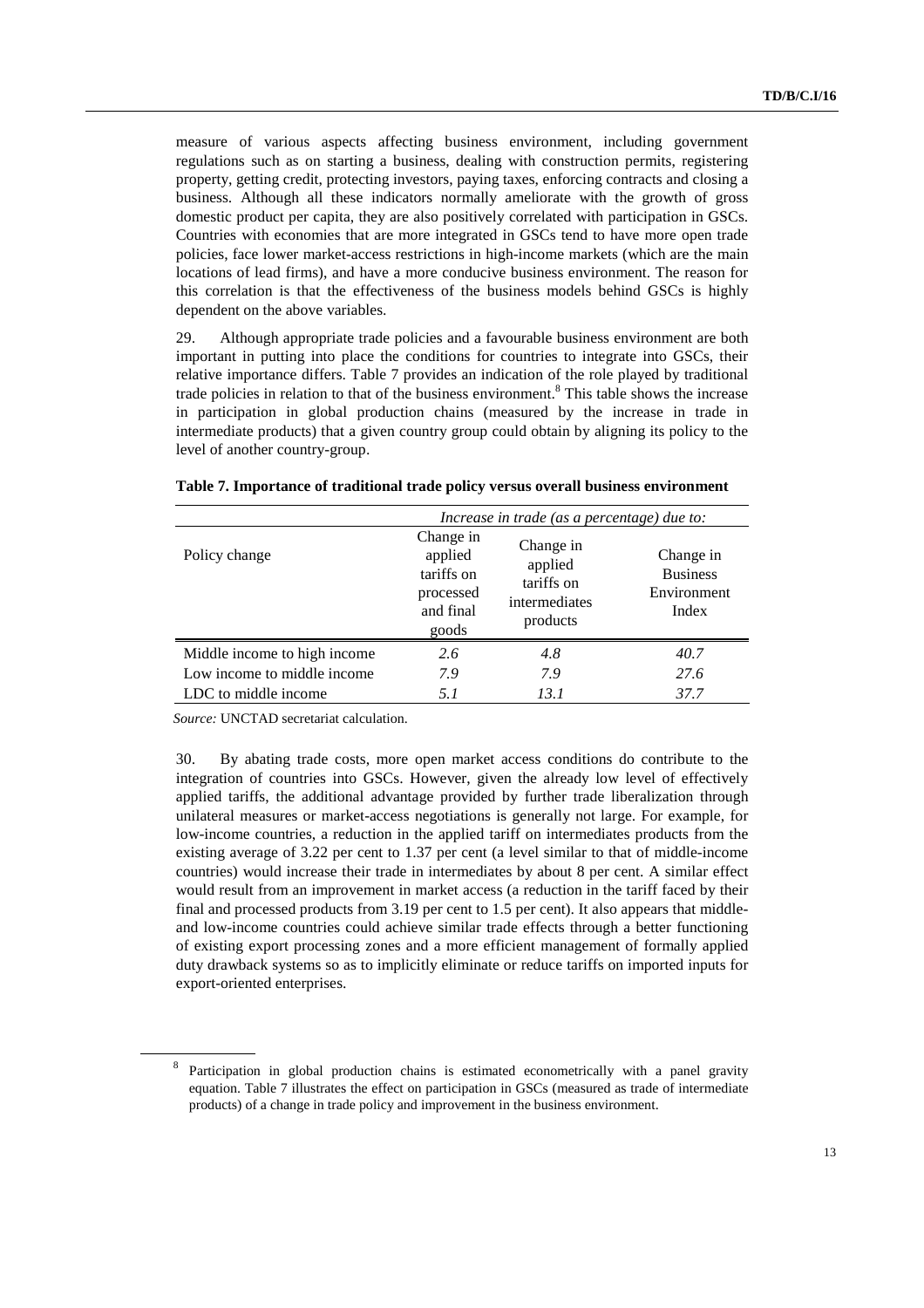31. On the other hand, a substantial improvement in the business environment would result in far more positive effects on growth of trade in intermediate products, particularly for middle- and low-income countries (both for developing countries and for countries with economies in transition).

32. Tariffs are traditional price-based trade policy instruments, while non-tariff measures can also add to the cost of trading and thus have an impact on the extent to which firms and countries integrate into GSCs. Although information costs of non-traditional trade barriers are often internalized by the lead firms, some of these barriers still add to the overall costs of moving the goods along the chain.

33. In particular, non-tariff measures such as standards, technical regulations, conformity assessment systems, complex rules of origin, subsidies, and restrictive traderelated financial and investment regulations that protect domestic industries from foreign competition have, today, a relatively greater and growing importance in shaping participation in GSCs. Removal of such barriers, for example through deeper integration via regional preferential trade agreements  $(RTAs)$ , is found to double trade in intermediate products among their members.10 Today, almost all RTAs include trade facilitation and technical assistance measures. These agreements facilitate the delocalization of production processes by removing behind-the-border obstacles to trade.<sup>11</sup>

34. However, as an increasing number of countries – both developing and developed – move towards freer trade via RTAs, the relative advantage provided by open trade policies is not sufficient to make a country attractive for the localization of global production processes.12 Economic policies that reduce overall business costs or minimize the risks from international business relationships may be of greater value for facilitating integration in GSCs. Therefore, policies that improve trade-related infrastructures, increase competition in trade-related services, facilitate business start-ups, guarantee the rule of law and contract enforcement, and provide fiscal and other incentives to foreign firms, are essential.

35. In addition, the effectiveness of government institutions, and their capacity to implement policies, are critical. GSCs also often involve long-term investments that require equally long-term government commitments with regard to stable and predictable policies. For example, political instability and the resulting government policy instability is detrimental for turning domestic firms into reliable suppliers of GSCs. Econometric estimation suggests that an improvement in government effectiveness in low-income countries to match that of middle-income countries would increase the former's exports of intermediates by almost 50 per cent.

36. The greater importance to GSCs of the business environment and of government effectiveness is directly related to GSCs' increasing sophistication and drive for efficiency. GSCs are extremely competitive partly because they take advantage of localization due to lower labour costs, but more so because such competitiveness comes from a sophisticated management of the chain. The majority of modern GSCs appear to rely more on the ability to move goods continuously, safely and economically, rather than on lower labour costs.

<sup>9</sup> In this paper, the term "RTA" refers to all types of preferential trade agreements, including bilateral

free trade agreements (FTAs).<br><sup>10</sup> These results are based on an econometric estimation where the effects of FTAs are captured by a dummy variable.

<sup>&</sup>lt;sup>11</sup> Still, from an economic perspective, preferential trade agreements should be considered as suboptimal instruments, given that maintaining barriers against non-members (while allowing free trade among members) could hinder the "natural" expansion of fragmentation-based specialization across countries.<br><sup>12</sup> Fugazza and Nicita (2011).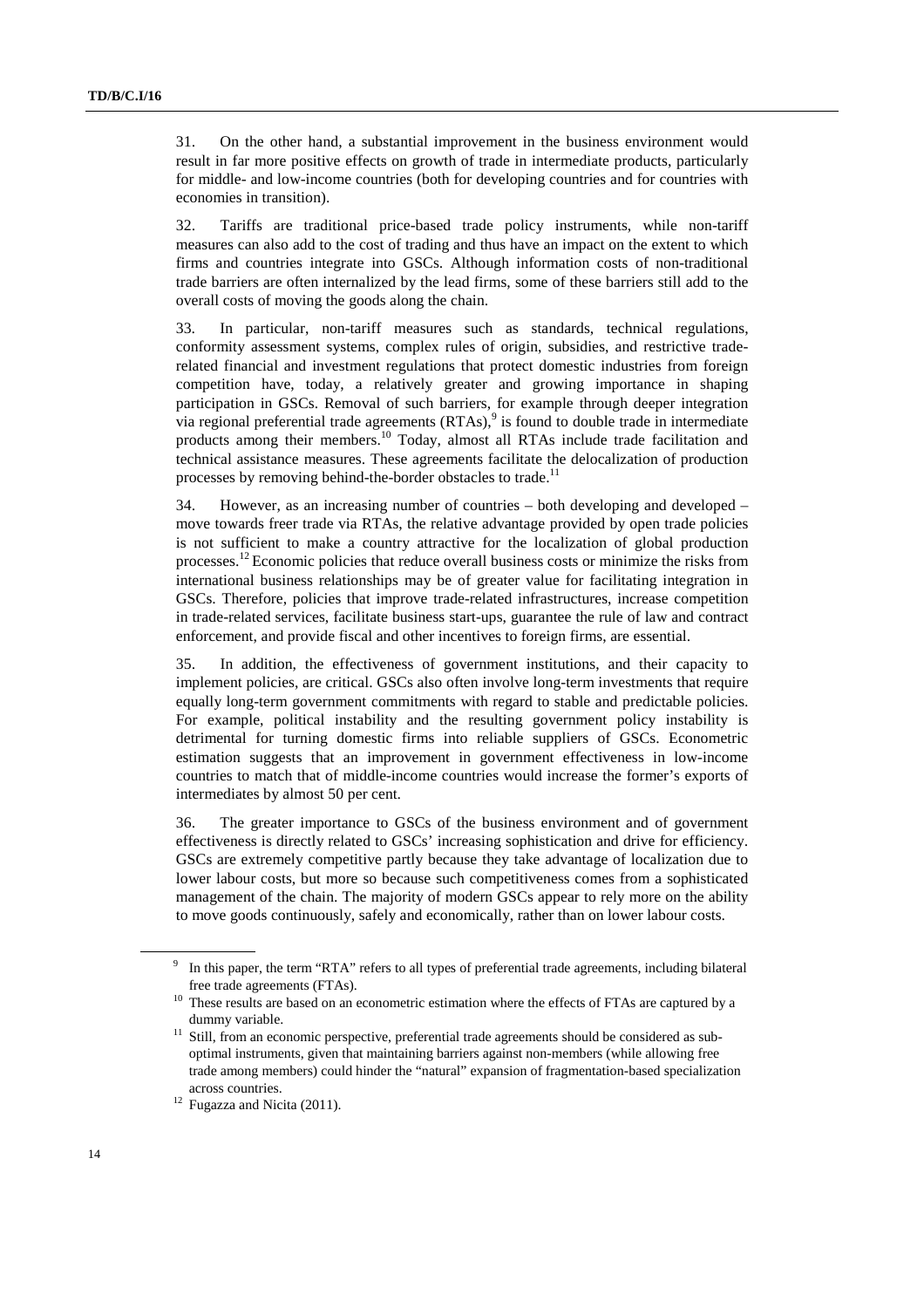37. In this regard, one of the key aspects of GSCs is synchronization – goods flow in and out of chains in a just-in-time process, so as to keep costly inventories to a minimum.<sup>13</sup> However, when inventories are low and a problem occurs in any of the production blocks, it quickly spreads along the entire chain, with snowballing costs. GSCs are often as fragile and prone to failure as their weakest supplier. Therefore, it is crucial that all players in a chain be fully reliable. In practice, there is a trade-off between reliability of suppliers and production costs.

38. In general, the more knowledge-intensive a product is, the more GSCs are dependent on specialized and reliable suppliers. This is one of the reasons why most enterprises in the least developed countries (LDCs) are stuck in low-value-added segments of chains, and are operating in sectors where chains are shorter and less technologically intensive (i.e. the apparel and agro-food sectors).

39. Another issue that hinders the participation of developing countries in GSCs is the relative lack of medium-sized and large enterprises. Small-scale enterprises often face additional obstacles that make it difficult for them to enter GSCs. For example, GSCs require investments to guarantee timely shipments and high-quality parts and components. Difficulty in investing in productive and trading capacity is one of the reasons why smallscale enterprises are often locked into low-value-added production process with little opportunity to upgrade along the value chain.<sup>14</sup> Most importantly, small-scale enterprises are also disadvantaged because they rarely have management expertise that is able to meet the complex problems that GSC management involves. Moreover, small-scale enterprises often supply a single lead firm, thus making the entrepreneurship less dynamic and more vulnerable to shocks.

40. An essential element in GSC integration is the availability of skilled labour. The production of goods for international markets – particularly by supplying a GSC – requires a skilled labour force that has technical, managerial and entrepreneurial expertise. Therefore, from a policy perspective, there is a need to invest in the development of human skills and capabilities, and in knowledge-based services. It is also important to allow for qualified foreign labour permits, so that missing critical skills can be imported.

41. Finally, in cases where the lead firm owns part of the GSC, tax policy is an important determinant for localization of production. By looking at differences in taxation across countries, lead firms contribute to the optimization of supply chains also on the basis of tax efficiency.

## **V. Rising along the value chain**

42. Although participation in GSCs has helped a number of developing countries to expand export-oriented industries, in many cases the value added from such activities has not increased markedly over previous commodity-based exports. To rise along the value chain, an industrial or process upgrading is required. Gereffi, Humphrey and Sturgeon (2005) define industrial upgrading as "the process by which economic actors – nations, firms and workers – move from low-value to relatively high-value activities in global production networks".

<sup>&</sup>lt;sup>13</sup> Inventories are rarely optimal and often costly. This implies that lead companies in GSCs would rather employ reliable and proven suppliers than rely on low-cost but unreliable ones. 14 Lim and Kimura (2010).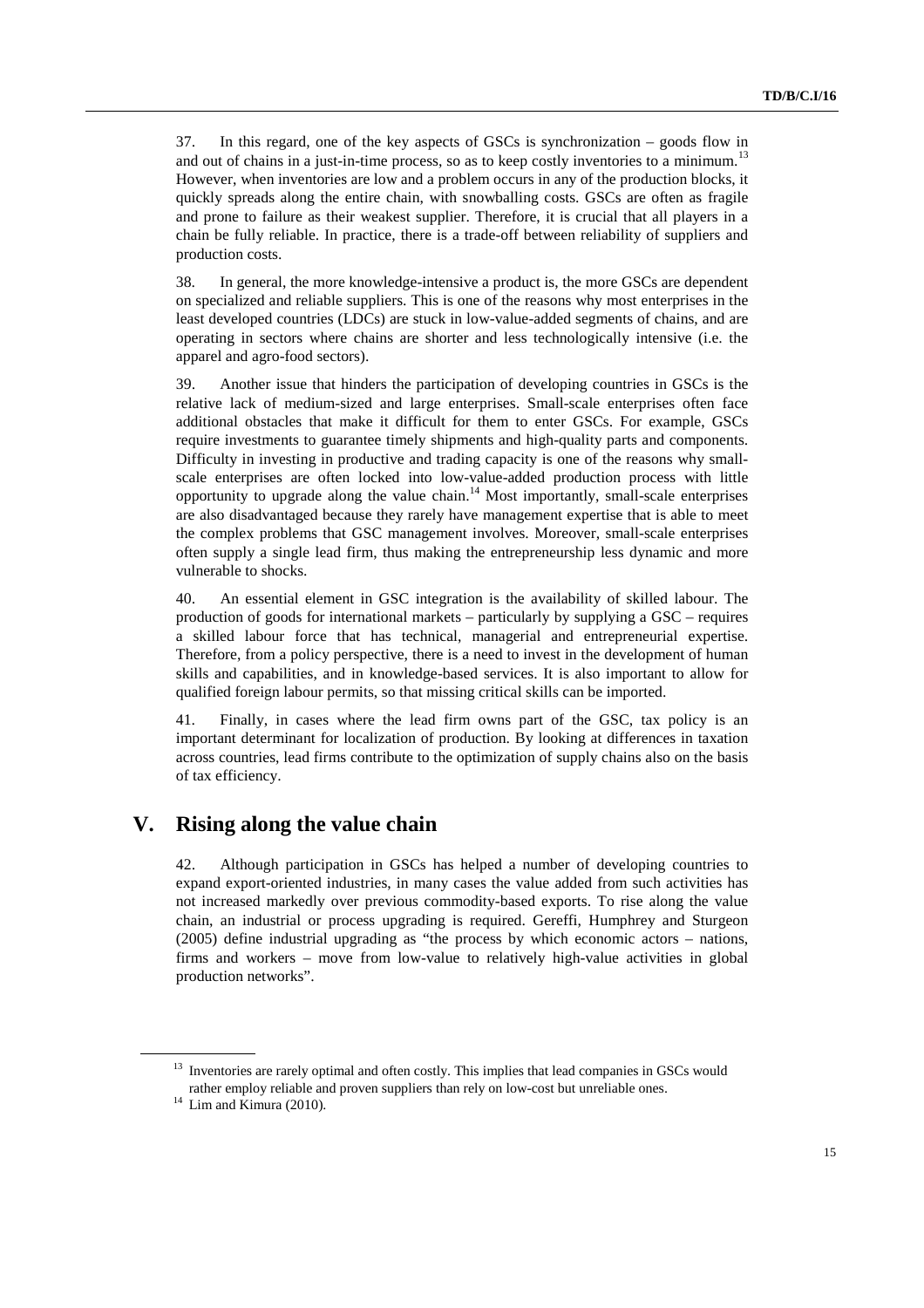43. Figure 4 shows the evolution of export sophistication originating from high-income countries and from six developing regions, between 1993 and 2008.15 An increase in the level of export sophistication suggests that a learning and industrial upgrading is taking place in the exporting region.



**Figure 4. Export sophistication** 

44. Process upgrading occurred in most regions, although to a different extent. In 1993, Latin America, Eastern Europe and East and South-East Asia had generally similar levels of export sophistication. By 2008, export sophistication had increased in all of those regions, however the largest increment was observed for East and South-East Asia. Similarly, in 1993 the average levels of export sophistication for South Asian countries and for sub-Saharan African countries were similar, however, by 2008, South Asian export sophistication was much higher. Furthermore, some of these countries were able to increase their export sophistication by transforming export-oriented industries (as parts of GSCs) from those based on raw materials and low-technology manufacturing (agro-food, apparel, footwear etc.) to one dominated by medium-technology exports.

45. An important policy question is why some developing countries were able to surge ahead in diversifying into more value addition within GSCs, while others did not succeed in doing this. Many of the factors mentioned above are quite relevant in this regard. Indeed, sound macroeconomic policies, a favourable business environment, the development of human capital, economic links to high-income markets, sector-specific industrial development policies, and natural resource endowments all determine the success or failure of the export diversification of countries. Still, many questions remain open.<sup>16</sup> To properly

*Source:* UNCTAD secretariat calculation.

<sup>&</sup>lt;sup>15</sup> A country's overall export sophistication is measured by the Revealed Factor Intensity Index, an index developed by Cadot, Shirotori and Tumurchudur (2010) which links product sophistication

levels to the endowment abundances of exporting countries.<br><sup>16</sup> For example, whether a concentrated industrial structure (higher R&D) is better than a flexible network of small and medium-sized firms (more dynamic business model) (Wade, 1990). Another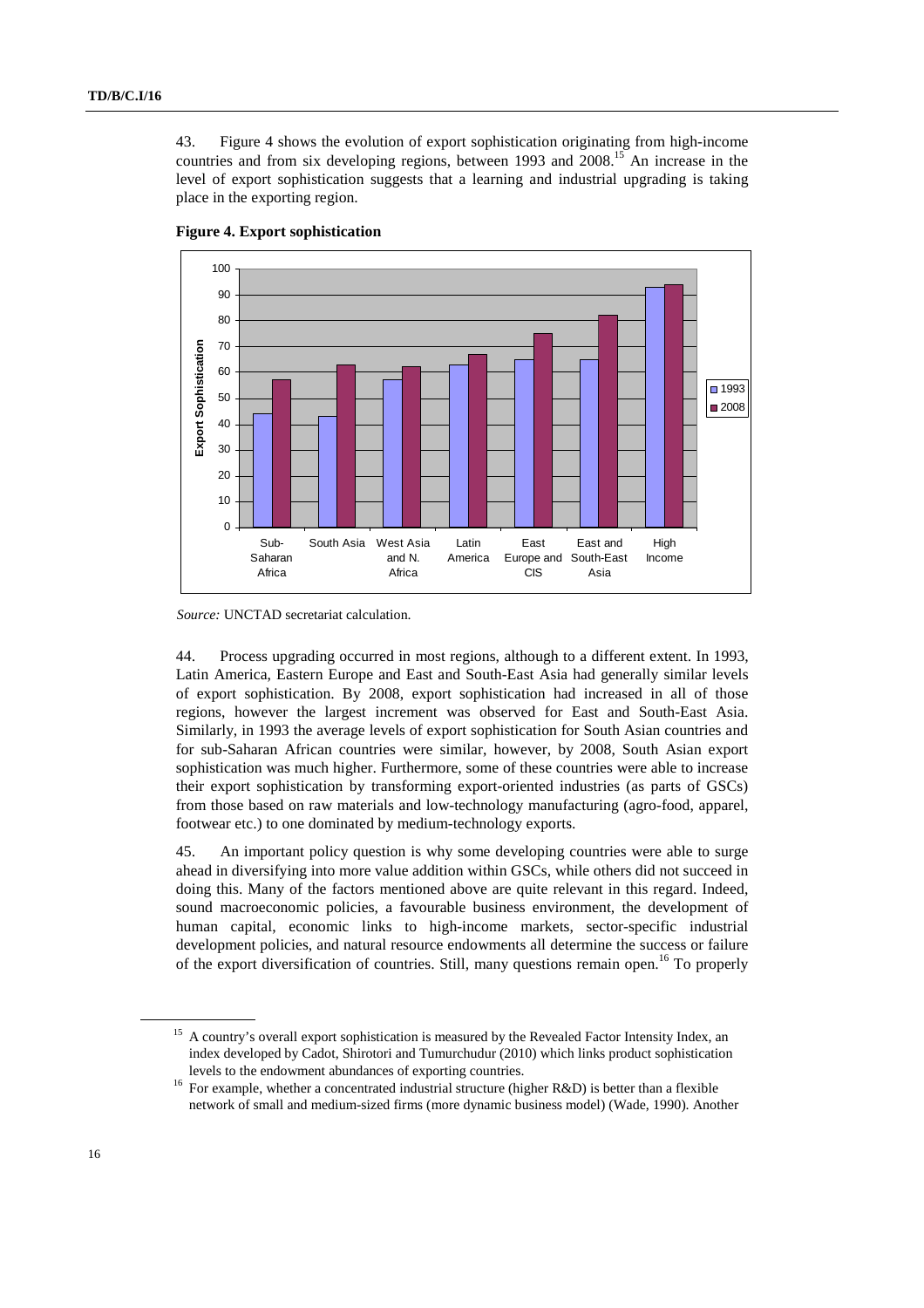address those questions, there is a need for more research and better data, including on TNCs as lead firms.

46. Knowledge of production processes is one of the keys to industrial upgrading and export diversification.<sup>17</sup> For countries that are lagging behind, knowledge must come from absorbing it from elsewhere. GSCs can be a powerful force in enabling technology transfers and industrial process upgrading. In this regard, many mechanisms have been examined, from arm's-length technological "borrowing", to a range of practices that encompass technology licensing, reverse engineering, the injection of equipment and know-how through FDI, and firm-level adaptation to demands made by both foreign affiliates and overseas buyers.18 One important question that needs to be studied in more depth is what makes lead firms in GSCs transfer higher-value-added processes to developing countries. So far, the evidence suggests that lead firms tend to outsource lower-value-added activities (including final assembly) while retaining control over the higher-value-added areas of their core competency, such as like R&D, intellectual property, design and distribution.

### **VI. Policy issues**

47. Being able to participate in a GSC may be a sign of a country's growing productive capacity. Moreover, having a strong relational linkage with the lead firm in a supply chain could enhance the transfer of knowledge, technology and even financial capital into the supplier's country. In this way, participating in a GSC can play a catalytic role in a developing country's economic growth, through productive-capacity upgrading. However, such a level of GSC participation appears to be possible only for countries that already have some prerequisite productive capacity; these are mainly middle-income to higher-middleincome countries.

48. Technology transfer within a GSC is not automatic. Lead firms – especially those dealing with products or production techniques or processes with a high intellectual property content – may restrictively control technical and technological spillover to subcontractor suppliers. In addition, the investment strategies of TNCs should be borne in mind. For example, there is evidence to suggest that much of United States lead firms' profits during 1996–2006 was financialized (through share buyback or dividend increase) "… to raise shareholder value, rather than investing in productive assets that raise productivity, growth, employment and income."<sup>19</sup> Would a new model of social businesslinked FDI, such as that of Grameen Danone Foods Ltd., provide a useful insight into a new architecture for global/regional supply chains?<sup>20</sup>

issue is the role played by export processing zones (or special economic zones) and other "concessional" policy instruments.<br>
<sup>17</sup> Kimura (2007).<br>
<sup>18</sup> Gereffi and Korzeniewicz (1994); Feenstra and Hamilton (2006).<br>
<sup>19</sup> Milberg and Winkler (2009).

 $10<sup>20</sup>$  In a "social business" model, there are neither losses nor dividends. All profits that accrue from the business activities are reinvested, in order to increase productive and supply capacity.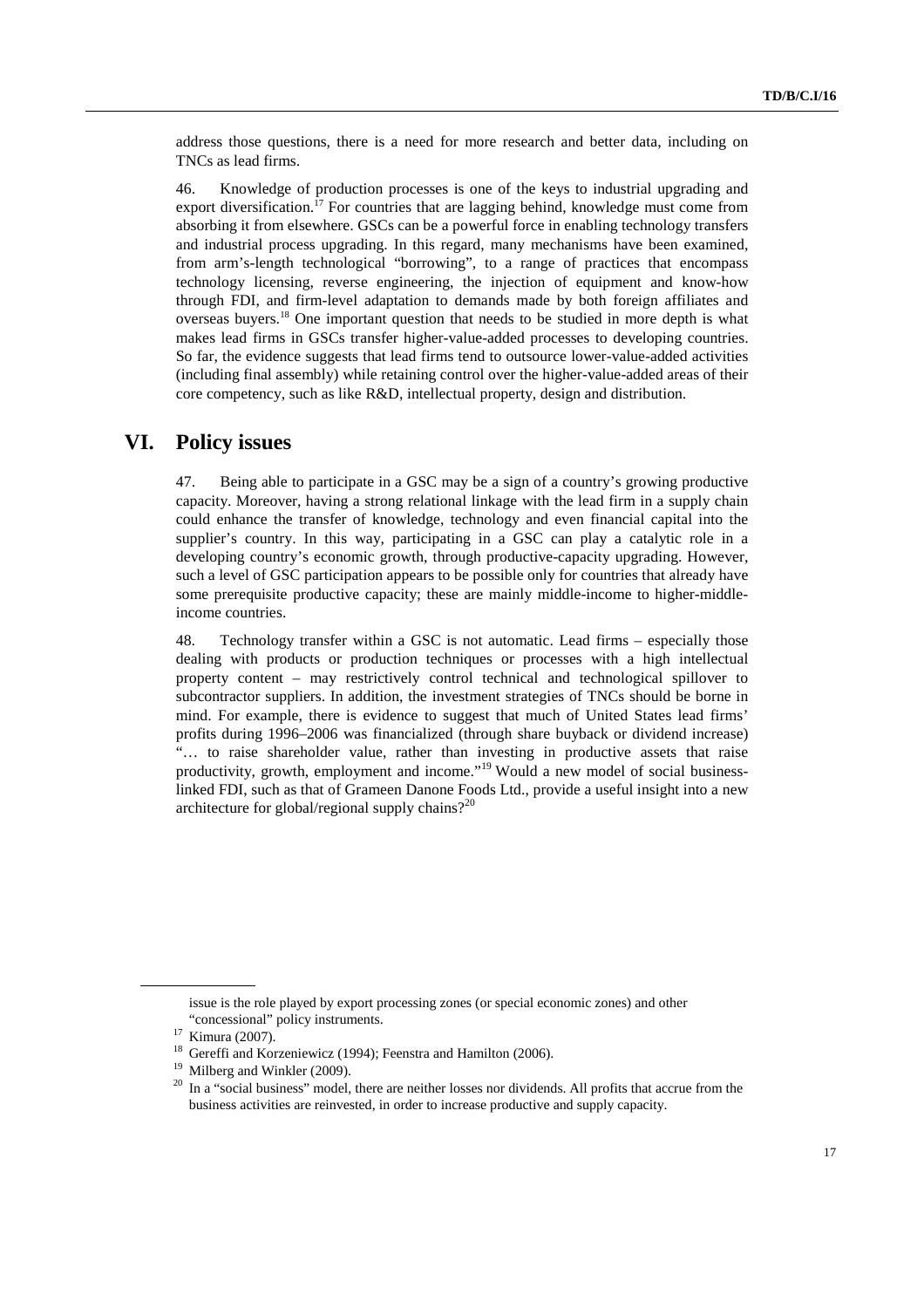#### **Box 3. Bangladesh and Cambodia in global supply chains in the garment sector**

LDCs are not significant players in GSCs, except in the garment sector. Over the past decade, a large number of global garment buyers – many of which serve brand owners – have set up ready-made garment factories in several LDCs such as Bangladesh and Cambodia. In the ten-year period between 1997 and 2007, exports of garments (classified as Harmonized System chapters 61 and 62) increased their share in total exports from 67 per cent to 71 per cent in Bangladesh, and from 51 per cent to 86 per cent in Cambodia. The share for 2008/09 is estimated to have increased for both countries. Garment exports from African LDCs also exhibited a strong growth over the past decade, largely thanks to the preferential access to the United States market granted under the African Growth and Opportunity Act (AGOA).

The economies of Bangladesh and Cambodia have become highly dependent on employment in the garment industry. In Bangladesh, the garment industry absorbs about three million workers. In Cambodia, some 280,000 workers were employed in the garment industry in 2008, and up to 1.6 million people's living is believed to depend on this sector. But dependence on the garment industry also presents a dilemma for governments whose long-term goal is to achieve stable socio-economic progress, as the competitiveness of these countries arises solely from the competitive wages. Bangladesh has the lowest labour cost in the world, at 22 cents per hour; in Cambodia it is 33 cents per hour. On the one hand, maintaining wage competitiveness would exacerbate the garment-factory labour unrest that has been reported in the past year in both Bangladesh and Cambodia; whereas allowing wage rises in line with rises in consumer prices – particularly food prices – would risk an exodus of generally footloose GSC buyers to other supplier countries. Moreover, the recent global economic downturn highlighted a vulnerability of LDCs that have a high level of dependence on garment exports. Within a year from October 2008, the number of factories operating in Cambodia fell from a peak of 313 down to 241, with most of the remaining factories running at only 60–70 per cent of their capacity. Almost 21 per cent of the total workforce had been laid off, at times without receiving any compensatory pay.

A major challenge to these LDCs is to increase overall competitiveness in the garment industry, i.e. in the areas of productivity, product quality, and reliability in terms of supply lead-time. As regards productivity and product quality, building the managerial capacity of locals and eventually replacing foreign factory managers with locals can improve communication at the workplace, and at the same time increase workers' motivation with better prospects for advancement. The physical connectivity to the world market also needs to be improved. UNCTAD's Liner Shipping Connectivity Index revealed that LDCs' average ranking on this scale in 2010 was 111, compared to 78 for other developing countries. Container shipping companies are less likely to provide services to and from the seaports of LDCs, because national trade volumes tend to be lower and the quality of ports is such than they are less attractive for transshipment and transit cargo.

49. As regards low-income countries, being a part of a GSC could be seen as probably a more rapid way of becoming integrated into the global trade in manufactures and services. However, the segments within a GSC in which low-income countries mostly participate are limited to the bottom of the value-added ladder with a low barrier to entry; these are labourintensive products with low-tech requirements and low set-up cost, such as assembly in the apparel and light manufacturing industries (box 3). Low barriers to entry often create price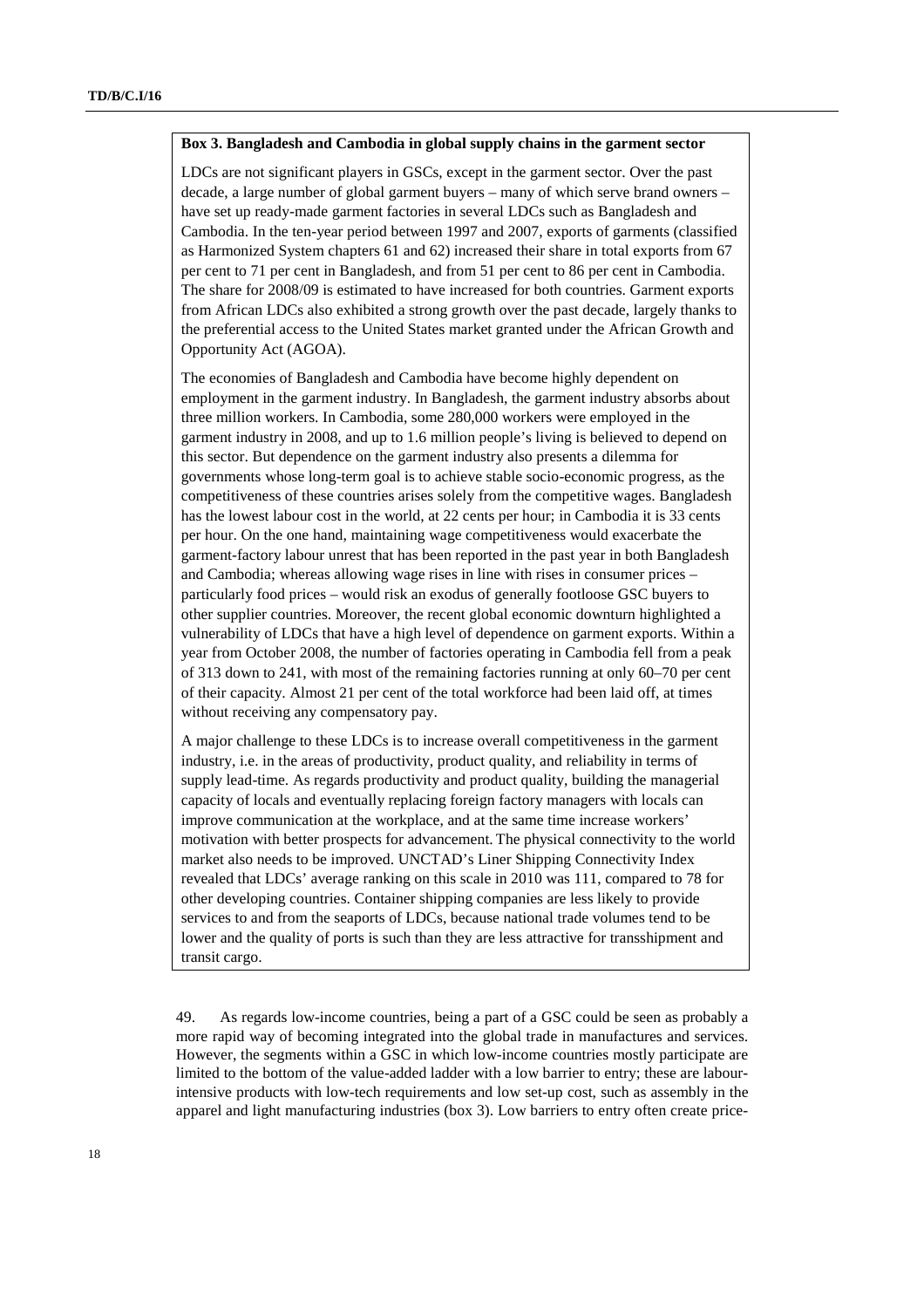cutting competition among supplier countries. As a result, declining barter terms of trade of such low-income countries have been observed over the past decade.<sup>21</sup> Also problematic is the fact that the relational linkages between lead firms and suppliers in these industries are often very loose and unstable. The lead firms benefit from the severe competition among numerous and almost identical suppliers, and select the ones that meet their short-term requirements. The potential negative effects of such unstable contracts, particularly to the local labour market, have been noted by many researchers.<sup>22</sup>

50. The challenge to suppliers and governments in low-income countries is to transform the declining net barter terms of trade into an increase in "income" terms of trade, through larger export volumes (i.e. increasing market share over competitors) or by achieving growth in factoral terms of trade – i.e. an increase in productivity.

51. For a local supplier to win a more durable relationship with the lead firm, it needs to become cheaper, better in quality, quicker in delivery, and more reliable than its competitors within an industry. Such "process upgrading" could lead suppliers to move upwards to a higher-value-added segment in a GSC, e.g. a move from standard mass production into more design-specific and other-requirement-specific production.

52. Firms in low-income countries often face greater obstacles in achieving both process and product upgrading. Government support can play a role, especially in regard to (a) investment promotion policies to attract more buyers (lead firms); (b) reducing tariff and non-tariff barriers for imported production inputs; and (c) bottoming up the supply efficiency, by improving the business environment, transport, logistics, education and training; and (d) guaranteeing long-term commitments in policies (especially in trade and fiscal policies) so as to minimize the risk for foreign enterprises and business relationships.

53. Non-policy factors also figure among the determinants of a successful process and product upgrading. These include (a) length of value chain to the final product (or depth in the manufacturing segment), i.e. how many parts and components to move into; (b) product characteristics (standard or differentiated); (c) the structure of a GSC (market-based or sticky – see box 1); (d) interest of a leading firm in assisting the product upgrading (through technology/financial injection); (e) market situation (competitors, stepladders vacated or not, etc.); and (f) comparative advantage, including geographical and/or population consumption assets (e.g. close to a big market, own large domestic market). As Mr. Rob Davies, Minister of Trade and Industry of the Republic of South Africa put it: "Identification and choice of sectoral interventions is based on identification of first-order constraints that cut across most of these sectors and sectoral "self-discovery" processes. The latter involve a combination of research into international and domestic trends, consultation with key stakeholders (particularly business and labour), policy and instrument design attached to appropriate conditionality, and periodic review and adaptation".<sup>23</sup>

54. The size of a country matters in a GSC. A large domestic market by itself attracts foreign firms to set up a basis and thereafter localize some segments or the main segments of their GSCs targeting both exports and domestic consumption. Smaller developing countries have less leverage in creating a strong relational linkage with lead firms. A solution for such countries is also to diversify into new markets – in particular, regional (neighboring) markets – in addition to their efforts to integrate into GSCs.

<sup>&</sup>lt;sup>21</sup> Kaplinsky (2005).<br><sup>22</sup> Bergin, Feenstra and Hanson (2008), for instance, find that maquiladora industries in Mexico are associated with volatility in United States offshoring, and with fluctuations in employment.<br><sup>23</sup> Available at http://www.miem.gub.uy/portal/agxppdwn?5,10,431,O,S,0,6379%3BS%3B1%3B263,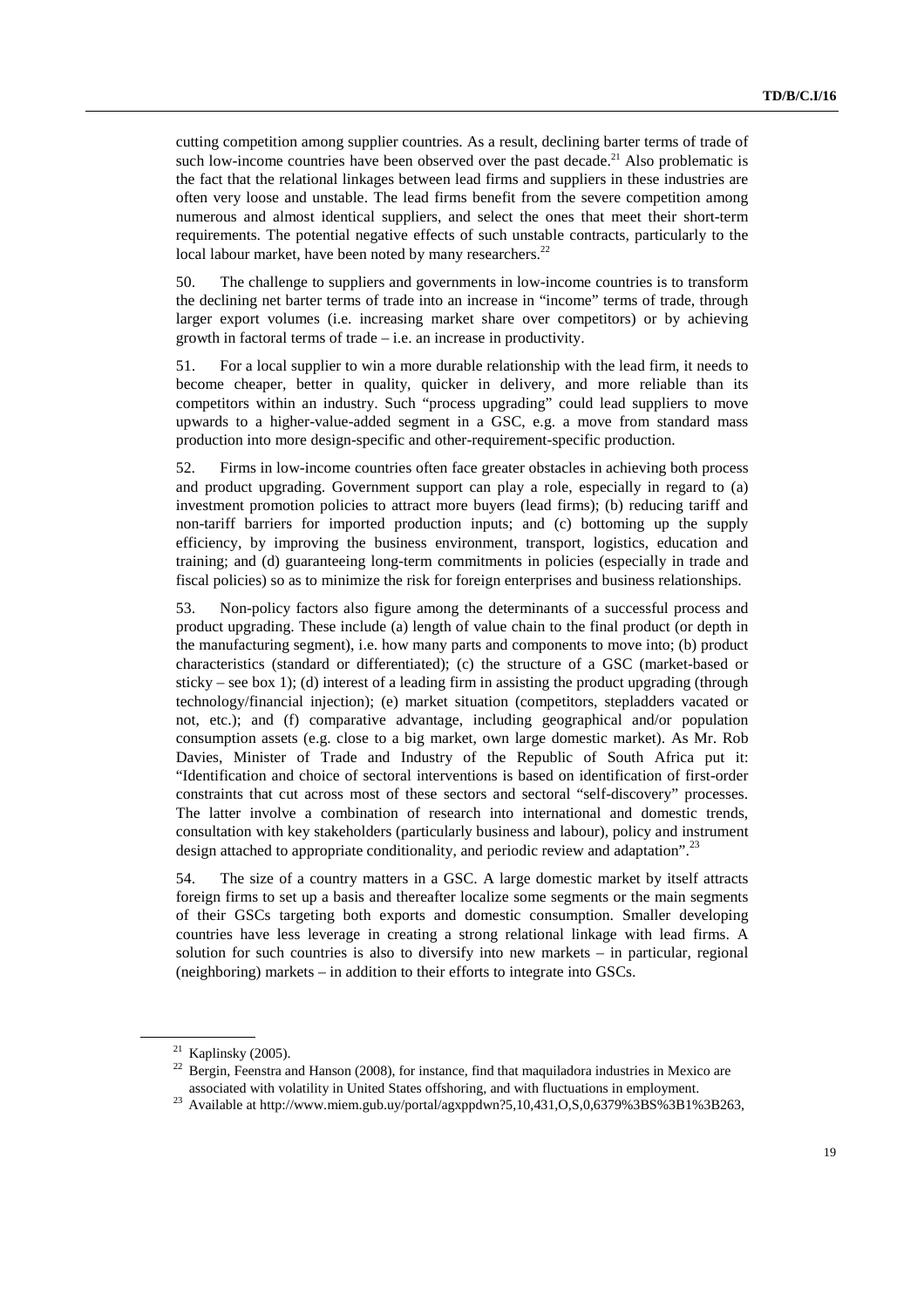55. A recent study by UNCTAD suggests that exports from Asian LDCs to other developing countries – which are mostly their neighboring countries – are higher in factor intensity.<sup>24</sup> That is to say that South–South trade, especially within a region, may offer some alternative upgrading opportunities to low-income countries. Governments within a region can also collaborate with each other in improving the market information flows of a given industry/sector (e.g. agro-processing), or in establishing a regional laboratory for product quality assessment. Regional collaboration could be equally useful for R&D for products and services that are most suited to the demand of regional consumers (with much less disposable income than consumers in OECD countries), with an added new technological element.

56. Distance is often assumed to be among the main determinants of trade costs and thus also of countries' participation in GSCs. However, it is not distance itself that is a direct hindrance to trade, but rather transport costs and transport connectivity, which in turn are related to the facility with which merchandise trade can be carried out. An UNCTAD study on the Caribbean region found that distance explained around 20 per cent of the variance in maritime freight rates, while competition among liner shipping companies and economies of scales each had a far stronger impact on the freight rate. When there were five or more competing carriers providing direct services, the freight rate was one third lower than when there were four providers or less. This example suggests that strategic liberalization of transport services, through its impact on competition and economies of scale, can have an important and in some cases perhaps decisive impact on the establishment of regional trade connections and on participation in GSCs.<sup>25</sup>

57. Transport infrastructure and services together with trade facilitation and modern customs procedures are a sine qua non both for export competitiveness and for a country's participation in GSCs. As global transport networks expand, ships get larger and port traffic grows, many LDCs are lagging behind and are not catching up as regards their access to shipping services. While globally the international liner shipping network is expanding, for many LDCs the number of shipping companies providing services from and to their ports is stagnant or even decreasing. Without effective international transport connections, trade cannot grow.

58. While trade and transport facilitation is usually a good long-term investment, it still requires financial resources. Globally, during recent years, technical and financial assistance to support trade and transport facilitation has increased significantly. However, most of this additional assistance has gone to middle-income developing countries, and not so much to LDCs. In LDCs, it appears that the resources of donors may be competing with other priorities such as health or education. Many practical solutions to trade and transport facilitation reforms require regional or bilateral cooperation, with regard – inter alia – to transit, the harmonization of documents, the recognition of certificates, transport infrastructure, and coordination at border crossings.

<sup>&</sup>lt;sup>24</sup> UNCTAD (2010c).

<sup>&</sup>lt;sup>25</sup> UNCTAD (2007).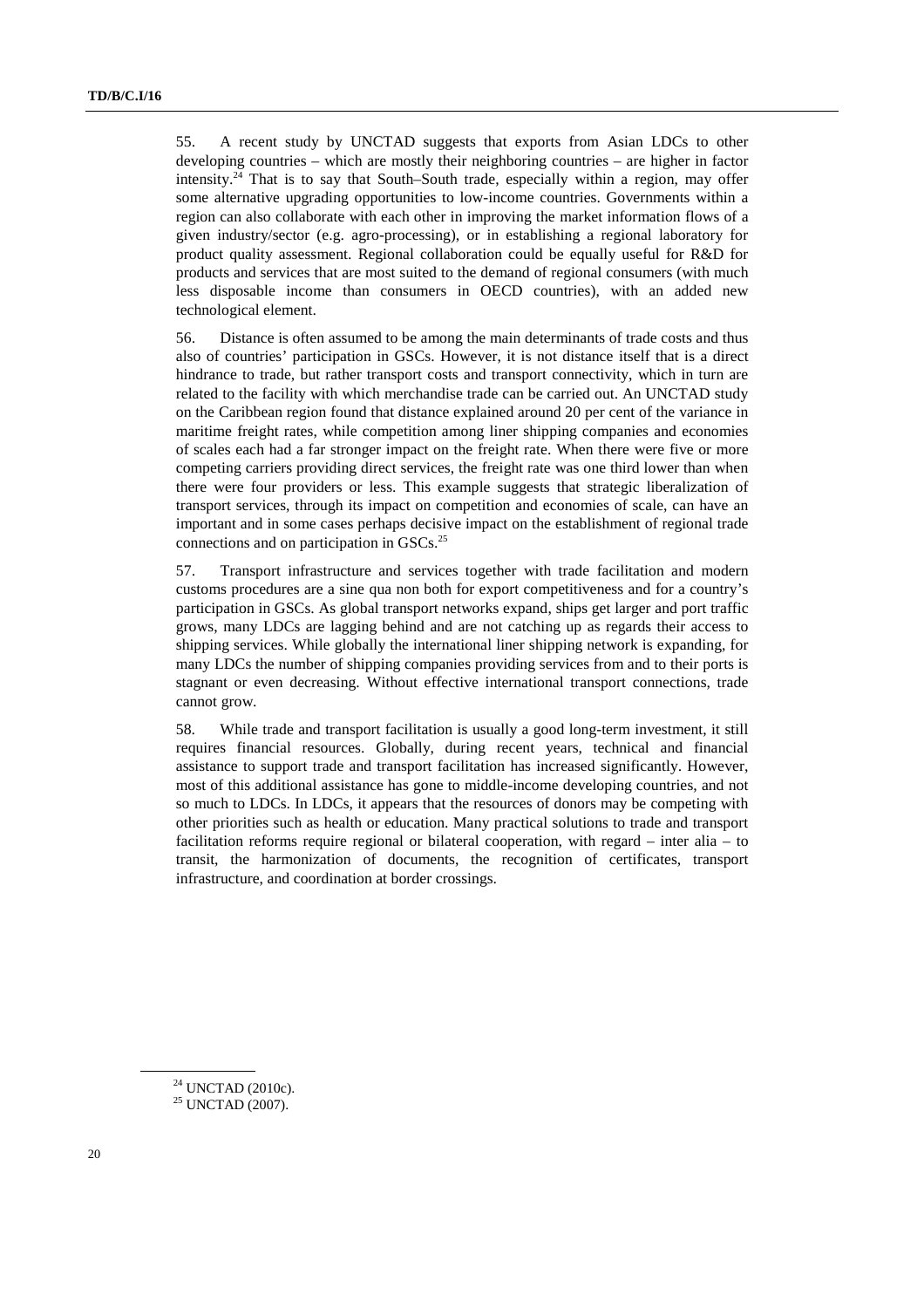### **Bibliography**

Altenburg T (2000). *Linkages and Spillovers between Transnational Corporations and Small and Medium-Sized Enterprises in Developing Countries – Opportunities and Policies.* German Development Institute.

Bergin P, Feenstra R and Hanson G (2009). Offshoring and volatility: evidence from Mexico's maquiladora industry. *American Economic Review.* 99(4): 1664–71.

Cadot O, Shirotori M and Tumurchudur B (2010). *Revealed Factor Intensity Indices at the Product Level*. Policy Issues in International Trade and Commodities series. UNCTAD.

Feenstra R and Hamilton G (2006). *Emergent Economies, Divergent Paths: Economic Organization and International Trade in South Korea and Taiwan.* Cambridge University Press.

Fugazza M and Nicita A (2011). *The Value of Preferential Market Access.* Policy Issues in International Trade and Commodities series. UNCTAD.

Gereffi G and Fernandez-Stark K (2010). *The Offshore Services Global Value Chain.* Centre on Globalization, Governance and Competitiveness. Duke University.

Gereffi G (1999). International trade and industrial upgrading in the apparel commodity chain. *Journal of International Economics.* Vol. 48(1). Elsevier.

Gereffi G, Humphrey J and Sturgeon T (2005). The governance of global value chains. *Review of International Political Economy.* (12)1: 78–104.

Gereffi G and Korzeniewicz M (1994). *Commodity Chains and Global Capitalism.* Greenwood Press.

Hamilton G and Gereffi G (2009). Global commodity chains, market makers, the rise of demand-responsive economies. In: Bair J, ed. *Frontiers of Commodity Chain Research.* Stanford University Press.

Jones P, Comfort D and Eastwood I (2005). Retailers and sustainable development in the UK. *International Journal of Retail Distribution Management.* Vol. 33, no. 3.

Kaplinsky R (2005). *Globalization, Poverty and Inequality – Between a Rock and a Hard Place.* Cambridge. Polity Press.

Kimura F (2006). International production and distribution networks in East Asia: Eighteen facts, mechanics, and policy implications. *Asian Economic Policy Review.* Japan Centre for Economic Research. Vol. 1(2).

Lim H and Kimura F (2010). The internationalization of small and medium enterprises in regional and global value chains. ADBI working paper 231.

Milberg W (2004). The changing structure of trade linked to global production systems: What are the policy implications? *International Labour Review.* 143 (1–2).

Milberg W and Winkler D (2009). Financialization and the dynamics of offshoring in the U.S. SCEPA working papers 2009–5. Schwartz Centre for Economic Policy Analysis.

Tewari M (1998). Intersectoral linkages and the role of the State in shaping the conditions of industrial accumulation: A study of Ludhiana's manufacturing industry. In: *World Development.* Vol. 26, no. 8.